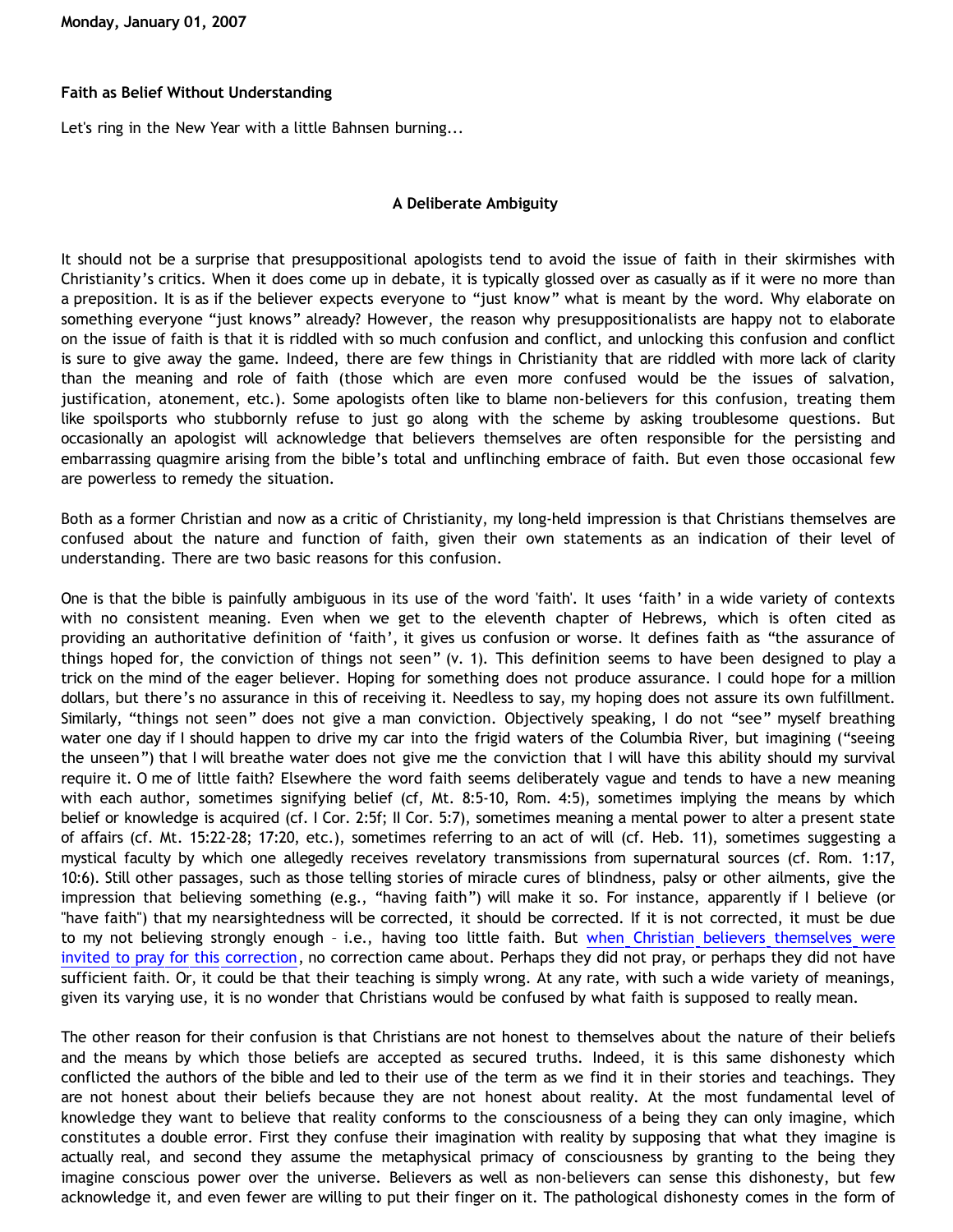trying to defend and propagate such a view. This is where the trickery of theological casuistry, which I will briefly survey below, comes in. Judging by what Christian theologians, apologists and believers say about faith, one can easily get the impression that faith is a very complicated matter. The truth of the matter, however, is not at all so complicated. In fact, all the confusion that Christians have built up around the word faith over the decades and centuries is intended to hide a truth that is too uncomfortable for them to bear.

Now it must be borne in mind that faith is always viewed positively in the bible, for it never seems to allow faith to be the instrument of the damned. The bible's fantastical stories and teachings associate faith with "the righteousness" of the Christian god (cf. Rom. 3:22, 4:5, 13, Phil. 3:9), which is seen to be the source of all virtue, while the damned are associated with deceit and deception. So we should expect Christians to defend the doctrine of faith, regardless of how confused and complicated the bible's and their statements may be, for this is a major pillar in their worldview and thus integral to the confessional investment that they are determined to protect at all costs. They have to defend it, because the bible affirms it. I would not be surprised if a lot of apologists would secretly prefer that the bible not be filled with so many mentions of faith, for it makes their task not only insurmountably difficult, but in fact quite embarrassing to adult thinkers.

#### **For the Record**

In seeking the definition of faith that is assumed by presuppositional apologetics, I turned to Greg Bahnsen's mammoth *Van Til's Apologetic: Readings & Analysis*. There, I thought, I would find the definitive presuppositionalist ruling on the matter. I flipped to the index, and under the heading "faith" I found a reference to its "definition" on page 115, footnote 83. When I saw this, my hopes were stoked, and I thought "Aha! Maybe Bahnsen does give a definition of 'faith' in his master tome!" I quickly turned to page 115 and read the following statement under note 83:

Notice here how all claims about 'faith' are taken as referring to the same kind of thing, namely, adopting an outlook that is mysterious, unreasoned, or unprovable. Different people do not necessarily mean the same thing by 'faith' any more than they do by 'love'.

This is very disappointing, but unfortunately not at all surprising. As I pointed out above, many Christians mean different things by "faith," and I think this is ultimately the bible's fault. One would expect if not simply hope that those Christians who want to spread Christian belief and who also acknowledge the fact that "different people do not necessarily mean the same thing by 'faith'," would make an effort to bring both clarity and finality to the issue. But notice that note 83 on page 115 of Bahnsen's book does not even give a definition of 'faith'! This was the only point referenced in the index of Bahnsen's massive tome as giving a definition of 'faith'. Presuppositionalists like Bahnsen seem to complain a lot when thinkers, whether Christian or non-Christian, mean something by 'faith' that they don't like (for instance, they spit and stammer when non-believing critics view faith and reason as mutually opposed). But why merely complain? Why not try to correct the record? Why not lay out a clear definition of 'faith'? I know what reason is, and I have a good idea of what faith is. Fundamentally, reason stands on the primacy of existence, while faith assumes the primacy of consciousness. The fact that faith's metaphysical premises contradict those of reason is what is responsible for the millennia-old conflict.

Even John Frame, in his [A Van Til Glossary,](http://www.frame-poythress.org/frame_articles/2000VanTilGlossary.html) does not give an entry for defining 'faith'. When faith appears, it is in the definition of a term denoting a view that presuppositionalists verbally reject, which is *fideism*, the "belief that God is known by faith and not by reason." Of course, the glossary does not include a definition of 'reason' either, and neither does the bible, so we may never know what Christians mean when they use the word 'reason'. By not offering definitions of their key terms, Christian apologists can always respond to their critics by saying "that's not what we mean." But what they do mean always remains shrouded in mystery. One can be forgiven for getting the impression that they don't know themselves what they mean.

#### **Belief Without Understanding**

Let's have a look at some other statements by Bahnsen to see just what a confused mess presuppositionalists are standing in. Remember, my task here is to find out just what Bahnsen thinks faith is, what its role might be, how it works in the believer's epistemology, and what inferences can be drawn from what is stated.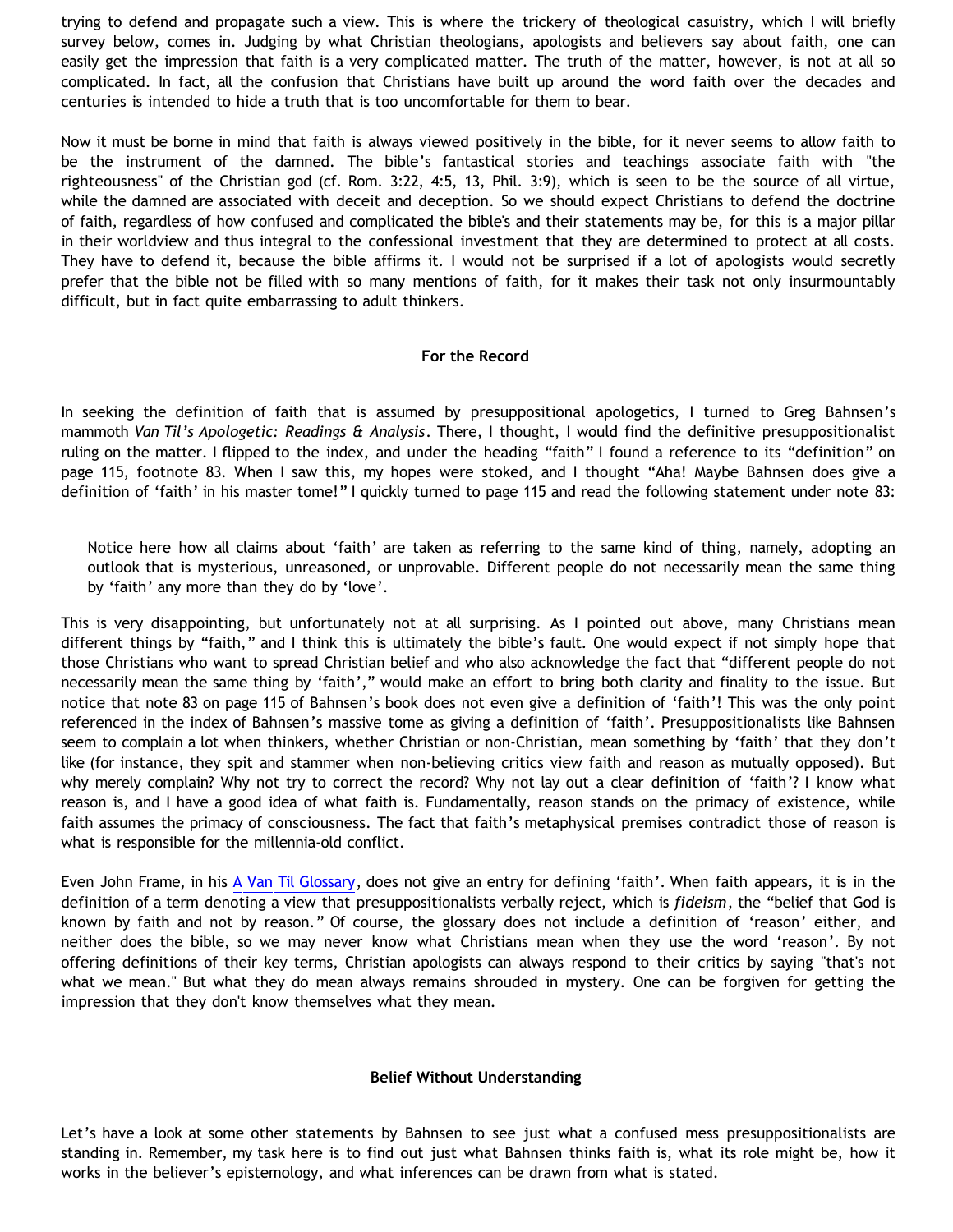For Bahnsen, faith is essentially just another word for *belief*. He writes:

To 'have faith' that something is true (e.g., that Elvis is alive and residing in Idaho) is the same as 'believing' that the claim in question is true; these are different semantic ways of expressing the same thing. Accordingly, when a person says he 'believes' something 'simply on faith' (without specifying further), he has merely told us that 'he believes because he believes'. (*Always Ready*, p. 202n.1)

It should be noted that Bahnsen does not cite any passages from the bible to support his equation of faith with belief, and some Christians might even find this move objectionable. The examples of faith in Hebrews 11, for instance, do not seem to be examples of belief, but rather powers of will (and as such, they are examples of Christianity's commitment to the primacy of consciousness). Nonetheless, Bahnsen has made his position clear for the record. He also states that faith (which now we understand to be *belief*) is fundamental. He writes:

Faith is the precondition of a proper understanding... faith precedes knowledgeable understanding. (Ibid., p. 88)

So, faith is belief, and this belief must come before "a proper understanding" since it is "the precondition" thereof. This could only mean that, as a belief, faith must be accepted *before* one understands what it is he is accepting as truth. Thus faith is belief *without* understanding, for it comes *before* any understanding. So, accordingly, the Christian starts out accepting as truth a belief claim which he does not understand and thus could not know whether or not it is true. On this measure, it makes no difference what the content of that belief may be, for at this point the believer is in no position to tell the difference between truth and falsehood. It is at this point, before the believer can distinguish between fact and fiction, that Christianity seeks to nab human minds and invest them with its belief program. This is why Christian adults are so eager to get a hold of people's children, for it is while they are children that a human being is suggestible, moldable, vulnerable to fictitious beliefs and defenseless before the presumed authority of predatory adults who have themselves fallen for Christianity's deceptive gimmicks.

Believing a claim before understanding it (and thus before knowing whether or not it is true) is the basic model of conversion: get the new convert to make a belief commitment before he understands everything. Then slowly unravel the "mysteries" in small doses, so that he doesn't question them or, worse, exit the front doors of the church in an act of self-preservation.

Christians do not want to admit that they have no understanding, they simply want to make their faith a fundamental requirement to understanding. While faith is belief without understanding, the "understanding" comes later, after the commitment has been cinched. Why believe it? Well, not because it is thought to be true, but because of fear, specifically the fear of any consequences which might occur if it is not believed. John 4:18 explains the motivation for believing without knowledgeable understanding:

He that believeth on him is not condemned: but he that believeth not is condemned already, because he hath not believed in the name of the only begotten Son of God.

If an individual does not believe the religious man's claims (regardless of whether or not he understands them or thinks they are true), he is "condemned already," as if he were utterly worthless because of his "failure" to believe. This is the primacy of consciousness making its debut into epistemology: what one *believes* is eternally all-determining, for believing is sufficient to make it so. If one *believes*, he is "not condemned"; if he does *not* believe, he is "condemned already." One's actions and choices are of no moral consequence, for what one *believes* trumps what one *does*. This helps explain why so many believers in Christianity are found on the wrong side of the law.

Notice how Bahnsen's interpretation of Proverbs 1:7 corroborates my analysis. He writes:

"The beginning (i.e., the first and controlling principle) of knowledge is the fear (or reverent submission) of the Lord" (Prov. 1:7). (*Always Ready*, p. 87)

Submission is an action, one performed by choice unless one is forced against his will. If an act of submission, whether chosen or forced, is itself "the beginning of knowledge," this could only mean that the act of submitting was undertaken without the benefit of knowledge, for it purportedly comes before any knowledge has been acquired. Thus it was a mindless act of submission, and this mindless act is the foundation of the believer's "knowledge." Knowledge of what? Who knows. Does it really matter at this point? The believer sure doesn't know (cf. Frame), for what his worldview calls knowledge, is nothing close to real knowledge, for real knowledge does not base itself on mindless actions of will. As Frame admits of Christian believers, "We know without knowing how we know." ( [Presuppositional Apologetics: An Introduction \(Part I\)](http://www.thirdmill.org/files/english/html/pt/PT.h.Frame.Presupp.Apol.1.html))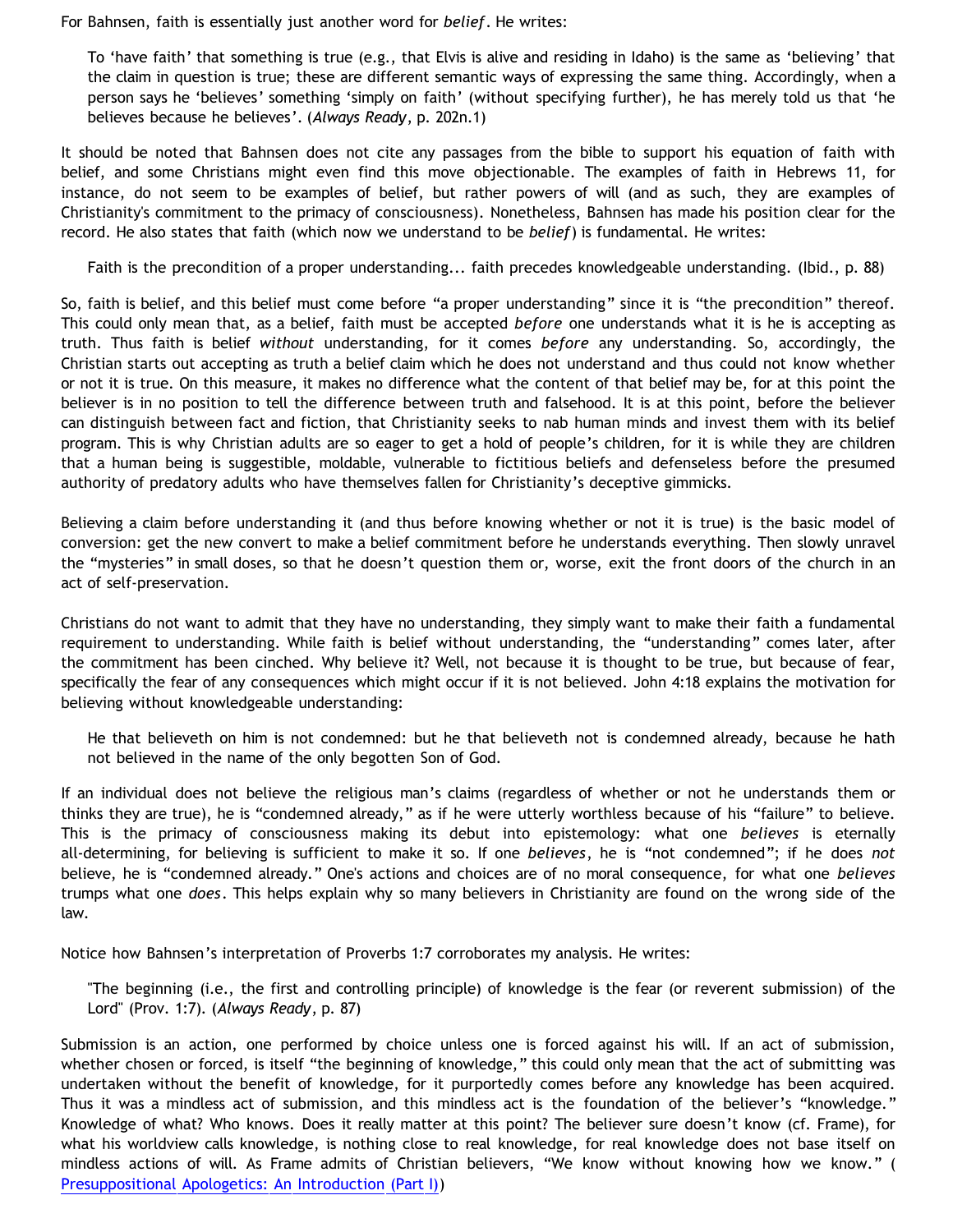Frame makes this statement when trying to answer the question "How did Abraham come to know that the voice calling him to sacrifice his son (Gen. 22:1-18; cf. Heb. 11:17-19; James 2:21-24) was the voice of God?" Frame's own ignorance of how one can know that the voice he might hear in his head are "the voice of God" should not surprise us. But it is not an accident when Bahnsen tells us "There can be no doubt that Scripture sets forth Abraham to us as the paradigm of faith." (*Always Ready*, p. 91) Even though the Old Testament story in [Genesis 22](http://www.biblegateway.com/passage/?book_id=1&chapter=22&version=9&context=chapter) of Abraham and his willingness to sacrifice his son Isaac nowhere chalks up Abraham's actions to faith, Abraham is seen in the New Testament as the exemplary model of faith, but how did he know that the voice in his head commanding him to sacrifice his own son was "the voice of God"? Who knows! The underlying message here is: it doesn't matter *how* one knows (i.e., epistemology is for the dogs), what matters is that he *believes*. Knowledge and faith are thus contrary vehicles of cognition.

Now of course, all this explains why thinkers throughout history have considered faith to be opposed to reason, for reason does not threaten individuals to accept its conclusions on the basis of fear. Reason enables a thinker to think for himself, allowing him to draw his own conclusions and form his own judgments independent of any threats that others might pronounce against him. Of course, this independence of one's mental self-conduct is condemned by presuppositionalism as "autonomous thinking," and rightly so given what's at stake for Christianity: intellectual liberty will only break the spell of god-belief if allowed to flourish. Theologians and apologists, however, look for ways to conceal their animosity for intellectual liberty while posing as the mind's defenders.

# **A Hapless Contradiction**

But is Bahnsen himself consistent with his own conception of faith as a precondition for knowledgeable understanding? Other statements from the same book indicate that even he was prone to forgetfulness when it comes to keeping the party line straight. The issue which throws him is, ironically, the hierarchical nature of knowledge itself, for it is here where we find Bahnsen's constant breaching. I say "ironically" because the alleged thrust of "presuppositionalism" is to peer below the level of casual assumptions one takes for granted, to dig into the soil of those "presuppositions" which underlie beliefs resting at the surface of one's worldview. When presuppositionalists themselves are so clumsy with the knowledge hierarchy, it can only indicate that something is wrong.

Consider the following statement by Bahnsen:

As J. Gresham Machen boldly put the matter in his book, What is Faith?, "we believe that Christianity flourishes not in the darkness, but in the light." Machen wrote that "one of the means which the Spirit will use" to bring a revival of the Christian religion "is an awakening of the intellect." He fervently resisted "the false and disastrous opposition which has been set up between knowledge and faith," arguing that "at no point is faith independent of the knowledge upon which it is logically based. (*Always Ready*, p. 195)

Notice that last statement in particular: "at no point is faith independent of the knowledge upon which it is logically based." This explicitly affirms that some knowledge logically precedes faith, and that faith logically depends on that prior knowledge. How can this be integrated with the view expressed earlier in Bahnsen's book that "faith is the precondition of a proper understanding," that "faith precedes knowledgeable understanding" (p. 88)? These statements tell us that there can be no knowledge which precedes faith, but the Machen statement that Bahnsen approvingly quotes tells us that there's no faith without the prior "knowledge upon which it is logically based." In one moment faith is fundamental, in the next is not fundamental.

Bahnsen devotes a whole chapter in his book *Always Ready* to discussing "The Problem of Faith" (pp. 193-203). But it is most unhelpful. In it Bahnsen seeks to challenge the well-warranted suspicion that faith and reason are in conflict, but he fails completely in defending the claim that "the content of our faith is what any reasonable man should endorse" because accepting that content on the basis of faith, by his own admissions, can only mean that he is in no position to even know whether what he accepts is fact or fiction, or "completely accords with logic," or that "without the Christian worldview 'reason' itself becomes arbitrary or meaningless - becomes unintelligible" (p. 196). Christianity's own commitment to the primacy of consciousness metaphysics guarantees that Bahnsen's view is false. Moreover, Bahnsen does not even give a clear indication of what faith is, other than that it is merely another word for *belief*. So why do we need two words to mean the same thing? Earlier in his book, as pointed out above, he claims that "faith is the precondition to a proper understanding" and that it "precedes knowledgeable understanding" (p. 88), but neither there or in the present chapter does he explain why this is the case, nor what exactly faith is. Is he merely saying that *belief* is a precondition to understanding? If so, why doesn't he just say that?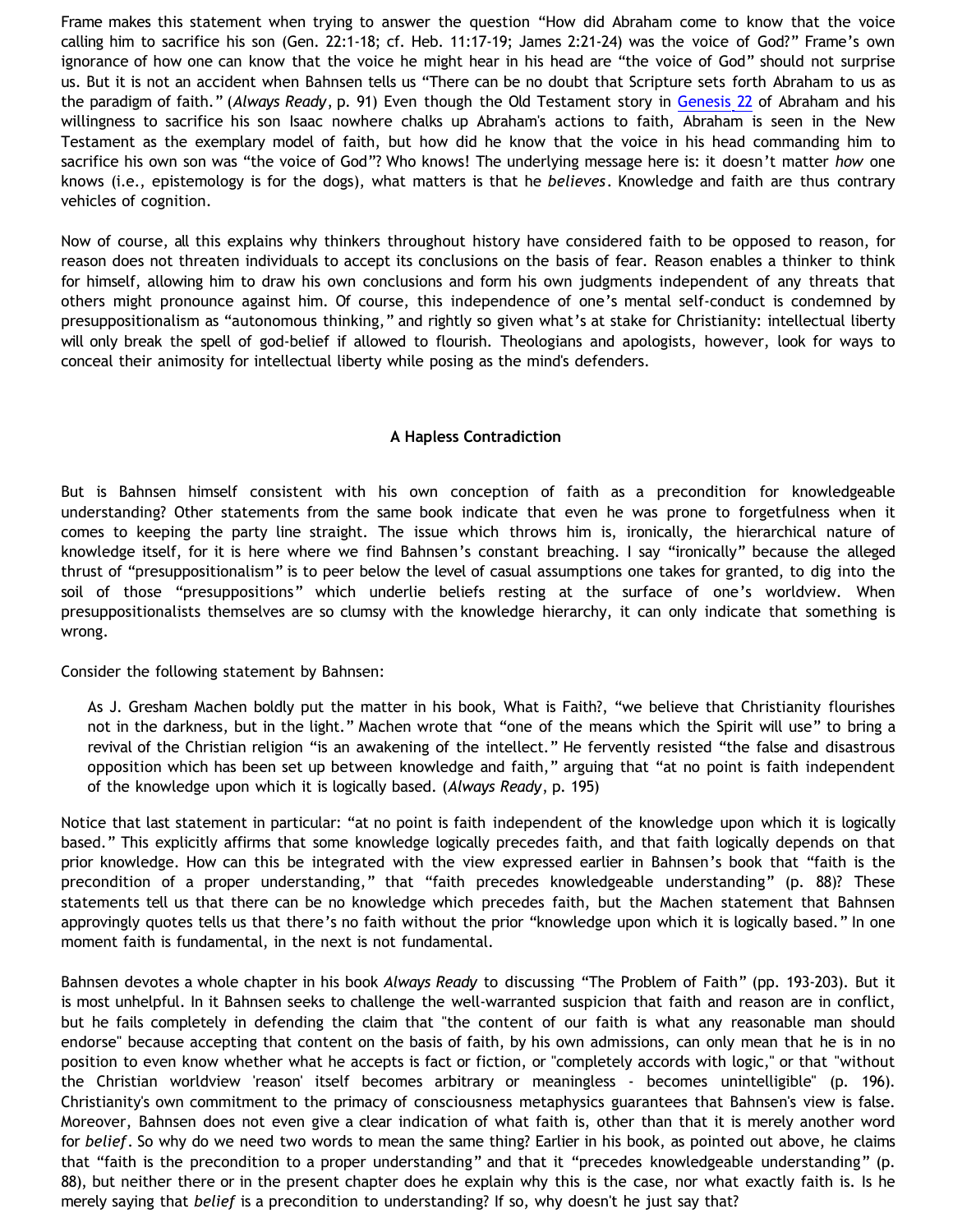#### **Faith and Imagination**

There are strong, repeated indications that the word 'faith' is used as a disguise for relying on one's imagination instead of reason to justify his claims and beliefs. It is clear enough from examples in the bible, such as when Peter learns that he can walk on water by having sufficient faith (cf. Mt. 14:26-31; this pericope is obviously one of Matthew's elaborations on the more primitive model found in Mark 6), that imagination is involved in faith. Peter, seeing Jesus walk on the water, had to imagine himself doing the same thing. And reality obeyed accordingly, so long as he kept up the imagination in his mind, i.e., so long as he had "faith."

Bahnsen unwittingly corroborates this point when he writes:

Faith does not rely upon man's autonomous thinking and what it "*sees*" but rather begins with a presuppositional conviction about the veracity of God's word. That which is not seen in human ability is *seen by faith* which submits to the Lord's self-attesting word (Heb. 11:27).

Now what faculty of the mind can "see" something "which is not seen in human ability"? Walking on unfrozen water, healing the blind by spitting into their eyes, turning water into wine, feeding 5,000 people with just a handful of bread loaves and fishes, casting mountains into the sea, and raising the dead from the grave, are "not seen in human ability." So we cannot objectively look out at the world and find evidences of such things (i.e., we cannot "see" these things through "autonomous thinking"). To "see" these things, one must turn inward, into the subjective contrivances of [the](http://www.strongatheism.net/library/atheology/cartoon_universe_of_theism/) imagination. There "anything can happen," which is the signature notion of god-belief (cf. the [cartoon universe of theism](http://www.strongatheism.net/library/atheology/cartoon_universe_of_theism/)).

Faith, then, is code for granting belief the power of altering the believer and/or the believed. Since "autonomous thinking" - i.e., relying on one's own perception and reasoning to identify reality according to facts gathered from the objects of perception and draw inferences about what is real in the world on the basis of objective inputs - is to be regarded as "foolishness" (cf. Bahnsen, *Always Ready*, pp. 55-57 et al.), an alternative approach is called for. In place of objective inputs gathered from the world around us by means of sense perception, faith lets the imagination loose on one's cognition, supplanting facts with fictions wherever it sees fit. If the facts that "autonomous thinking" discovers do not fit the religious doctrine, well, to hell with facts! Faith sees to it that facts need not get in the way of belief. On the Christian view, faith has the power to turn everything around. Simply by believing a prescribed set of claims, one can be cured of all kinds of ailments, both physical and moral, whether it is drug addiction, wife-beating, brain tumors, incontinence or irregularity. Just believe, and everything will be alright, is the lesson we are to learn from Christianity.

For instance, consider the following:

**Rom. 3:22:** "Even the righteousness of God which is by faith of Jesus Christ unto all and upon all them that believe: for there is no difference."

**Rom. 4:5:** "But to him that worketh not, but believeth on him that justifieth the ungodly, his faith is counted for righteousness."

Just believe - or "just have faith" - and you're automatically included in the league of the just, just like that. It doesn't matter what you've done or the damage you may have caused others. You can be "justified" simply by signing on with the bandwagon of faith. That's an irresistible incentive to "believe" for those who seek the unearned in redemption.

Now consider: if one wanted to claim that the unreal is real, and he was called to explain (cf. "account for") how he *knows* it, what answer could he give which both conceals and protects his deception? He would not come out and admit that his claims are not true, for he wants others to believe what he claims. To the extent that he would identify his means of knowledge, he would also have to conceal the fact that he was trying to evade reality. And since there is no means to identify other than his imagination and desire to deceive, his answer will need to appeal to something other than reason, maybe even come up with ways of discounting reason, such that his audience is discouraged from using reason as a means of evaluating his claims. A lie needs an additional lie to support it, so he makes up a fictitious means of knowledge by claiming to have received this knowledge from an unreal source, stamped with the guarantee of that unreal source's alleged authority. Christianity provides a blueprint for just this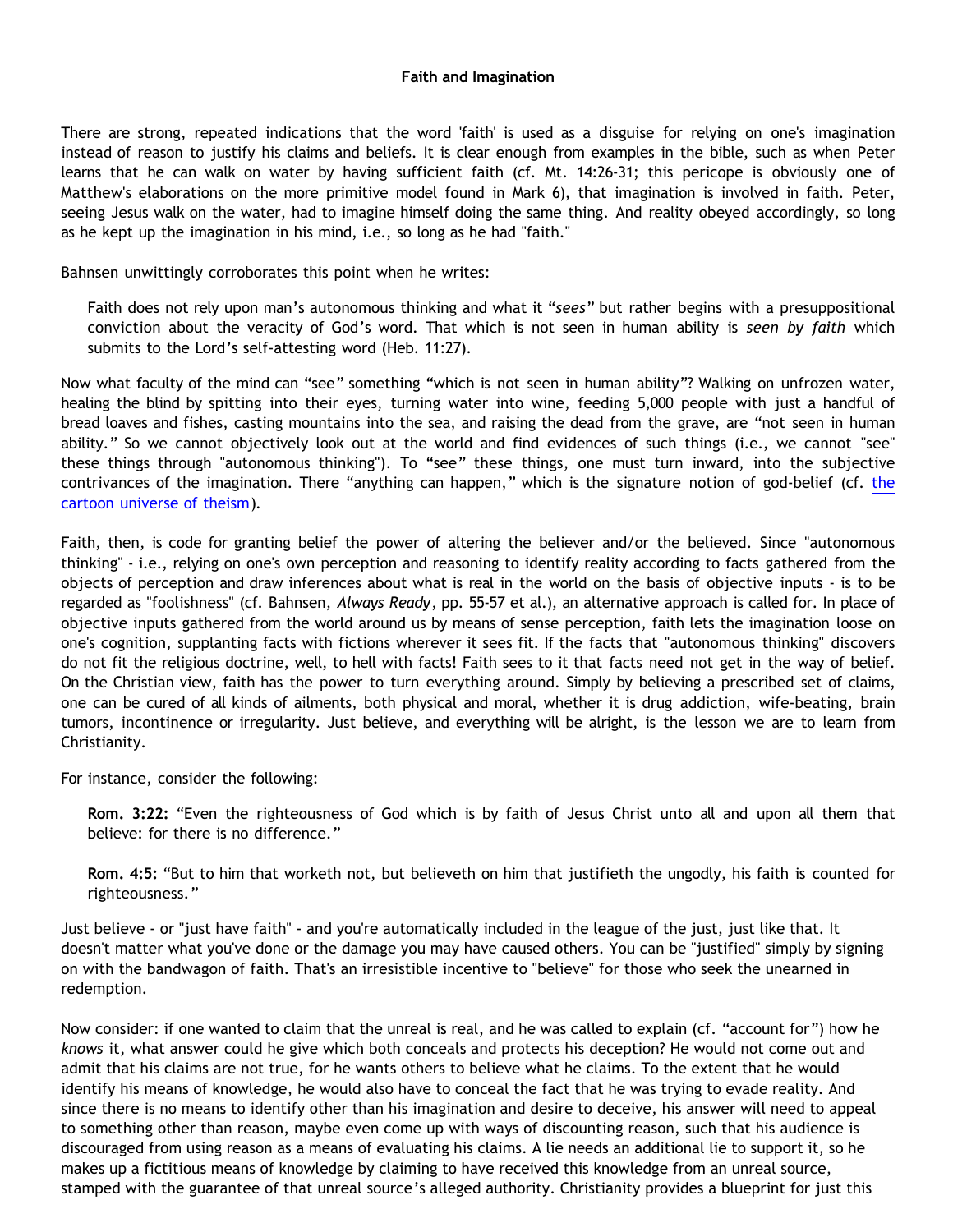kind of intellectual fraud.

Faith-talk, then, signals the call to retreat into the imagination of god-belief, and along with this a long tradition of deceit. It is when one insists on taking an objective approach that one finds himself on the wrong side of faith. See for instance the following passage in Romans 9:31-33:

But Israel, which followed after the law of righteousness, hath not attained to the law of righteousness. Wherefore? Because they sought it not by faith, but as it were by the works of the law. For they stumbled at that stumblingstone; as it is written, Behold, I lay in Sion a stumblingstone and rock of offence: and whosoever believeth on him shall not be ashamed.

The "stumblingblock" in mind here is encountered when one misses the cue to dive into his imagination in order to " understand" the doctrinal point in question, for "faith is the precondition of a proper understanding" and "faith precedes knowledgeable understanding" (Bahnsen, *Always Ready*, p. 88). If "to 'have faith' that something is true... is the same as 'believing' that the claim in question is true" (Ibid., p. 202n.1), then as a "precondition for a proper understanding" faith is *belief without understanding*. And since faith is said to be "the substance of things hoped for" (Heb. 11:1 ) and this enables enables one to see "that which is not seen in human ability" (*Always Ready*, p. 92), the substance of faith can only be imagination.

by Dawson Bethrick

Labels: [Faith](http://bahnsenburner.blogspot.com/search/label/Faith), [imagination](http://bahnsenburner.blogspot.com/search/label/imagination)

*posted by Bahnsen Burner at [6:00 PM](http://bahnsenburner.blogspot.com/2007/01/faith-as-belief-without-understanding.html)*

#### **15 Comments:**

[Lisa](http://www.blogger.com/profile/2719491) said...

Hi. I'm a freelance writer who profiles people with an emphasis on their religious ideas. I found your blog and would like to include you in the project. If you're interested in being interviewed (it's short and via e-mail), shoot me an e-mail at lacockrel@yahoo.com and I'll give you more details. -- Lisa Ann Cockrel

[January 02, 2007 8:37 AM](http://bahnsenburner.blogspot.com/2007/01/3971974160152149385)

[groundfighter76](http://www.blogger.com/profile/8210797) said...

Dawson,

I read the first three or four paragraphs, laughed, and then skimmed the rest.

One question though (more of a procedural question): why attempt to find a definition of 'faith' (or what the Bible means by it) in \*apologetics\* books? Why not interact with the Westminster Confession/Catechisms, Calvin, Turretin, Dabney, Hodge, Shedd, Berkhof, or the many other Reformed Systematic Theologies that Bahnsen and Frame et al would most likely agree with?

[January 02, 2007 2:33 PM](http://bahnsenburner.blogspot.com/2007/01/3828011995761235512)

[Bahnsen Burner](http://www.blogger.com/profile/11030029491768748360) said...

GF76,

I read your entire comment and laughed, without skimming anything.

You ask why I would look in an apologetics book for a definition of 'faith'. Well, why not? After all, Bahnsen supplies definitions for other terms in his books. Why would it be inappropriate to see if and how he defined 'faith', which is so central to the Christian religion? I consulted Bahnsen's book because I wanted to know how Bahnsen defines 'faith'. If you read through my post before giving up and blanking out, you'll see that I quote Bahnsen saying: "Different people do not necessarily mean the same thing by 'faith' any more than they do by 'love'." (*Van Til's Apologetic: Readings & Analysis*, p. 115n.83.) Thus he seems to have been aware of the need to make the meaning of the term clear. Also, in his book *Always Ready*, which is also an apologetics book, he provides a lengthy footnote -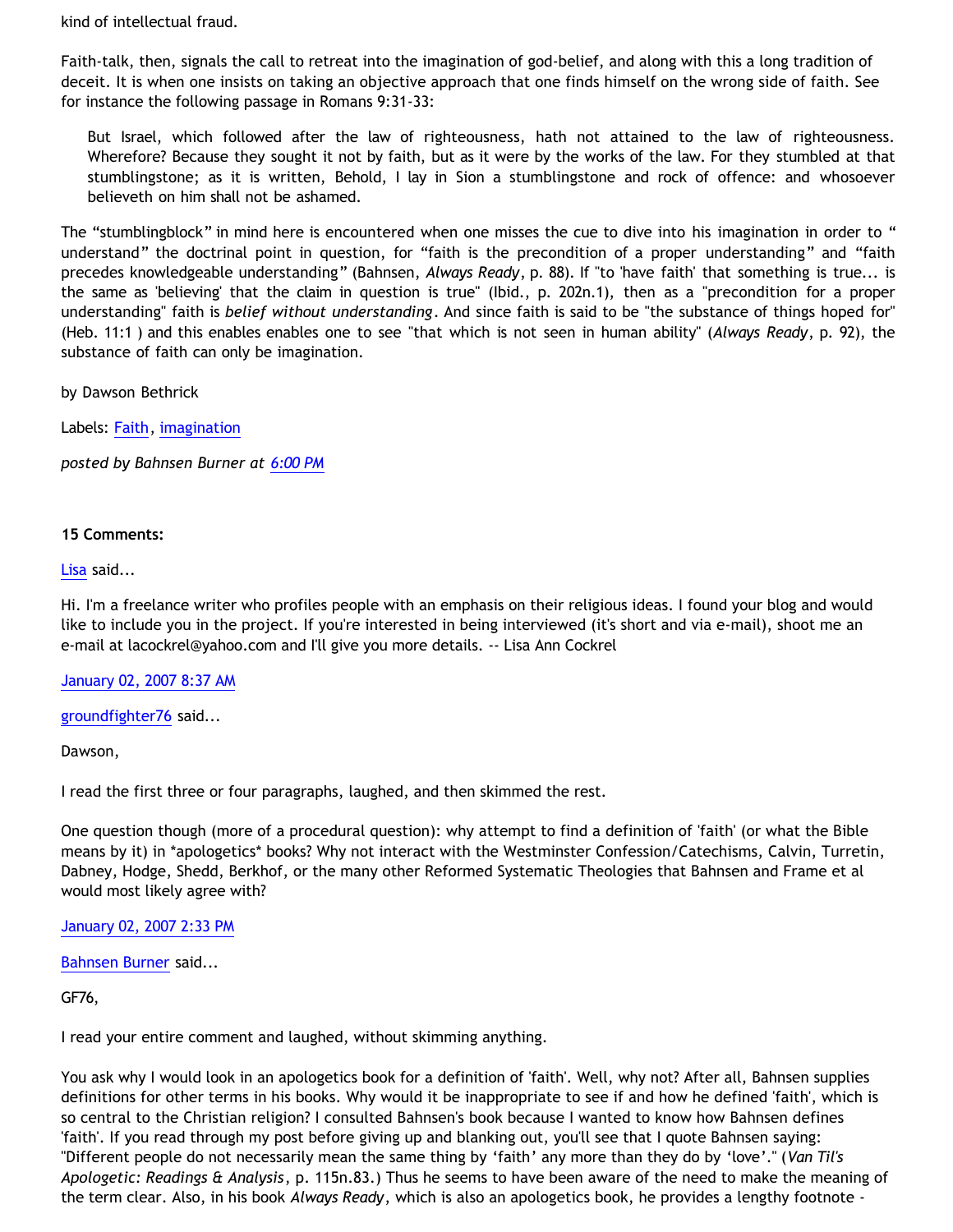from which I quoted (p. 202n.1) - indicating that he thinks 'faith' is just another word for 'believe'. Since the purpose of my post was to survey specifically what presuppositionalists mean by the term, consulting Bahnsen's writings seems most appropriate to me. Now Bahnsen does say a number of things about faith, but if you read through my post, you'll see that he only adds to the confusion.

Regards, Dawson

[January 02, 2007 3:50 PM](http://bahnsenburner.blogspot.com/2007/01/2976186804540768456)

# [groundfighter76](http://www.blogger.com/profile/8210797) said...

I read through your post and unfortunately for you, but I not only own but have read those books you referenced and cited. Here's just one instance of sloppiness on your part:

You say that "Of course, the glossary does not include a definition of 'reason' either, and neither does the bible, so we may never know what Christians mean when they use the word 'reason'. By not offering definitions of their key terms, Christian apologists can always respond to their critics by saying "that's not what we mean."

Maybe you should check Cornelius Van Til: An Analysis of His Thought by Frame, which is one of the references for "A Van Til Glossary". Page 141 if you need help.

These types of instances and misinterpretations can be multiplied. From past experience, I find this to be all too common with you, Dawson, and is why I find it hard to take you seriously.

In your comment you state, "If you read through my post before giving up and blanking out, you'll see that I quote Bahnsen saying: "Different people do not necessarily mean the same thing by 'faith' any more than they do by 'love'." (Van Til's Apologetic: Readings & Analysis, p. 115n.83.) Thus he seems to have been aware of the need to make the meaning of the term clear."

Context is important, Dawson. Again, misinterpretation is all too common with you. At this point, Bahnsen is actually explaining what Van Til is saying. This refers to a 'starting point' that is taken as unprovable. In the text, Van Til notes that believers \*and\* nonbelievers have this type of faith (similar to an axiom). So this is not a theological definition of the term.

Why not, you ask? It seems that you were having a hard time finding a satisfactory definition by Bahnsen in the works you were looking at and since he not only was a presuppositionalist but Reformed as well, why not go to other sources? News flash - A reformed presuppositionalist is not going to differ from what the Reformed theologians have said about saving faith (or they would be branded as heretics), though their philosophical leanings may vary. You even state, "Moreover, Bahnsen does not even give a clear indication of what faith is, other than that it is merely another word for belief." Maybe a systematic would give you a clearer indication of what faith is.

I never said nor implied it was "inappropriate" per se, but you may find what you are looking for had you gone to a systematic.

# [January 03, 2007 7:57 AM](http://bahnsenburner.blogspot.com/2007/01/5445908023599036296)

# [Not Reformed](http://www.blogger.com/profile/8159639) said...

Interesting how it is so tricky to find out what exactly Christians (the real ones, of course) mean by their common terms such as 'faith.'

GF's comments simply illustrate this absurdity.

So...an unbeliever can't get their info from the Bible, from apologetics books, from commentaries, but must turn to the confessions and articles that men wrote hundreds of years ago to help make this gibberish "make sense."

Not convincing.

[January 03, 2007 1:14 PM](http://bahnsenburner.blogspot.com/2007/01/3437393811485377556)

[groundfighter76](http://www.blogger.com/profile/8210797) said...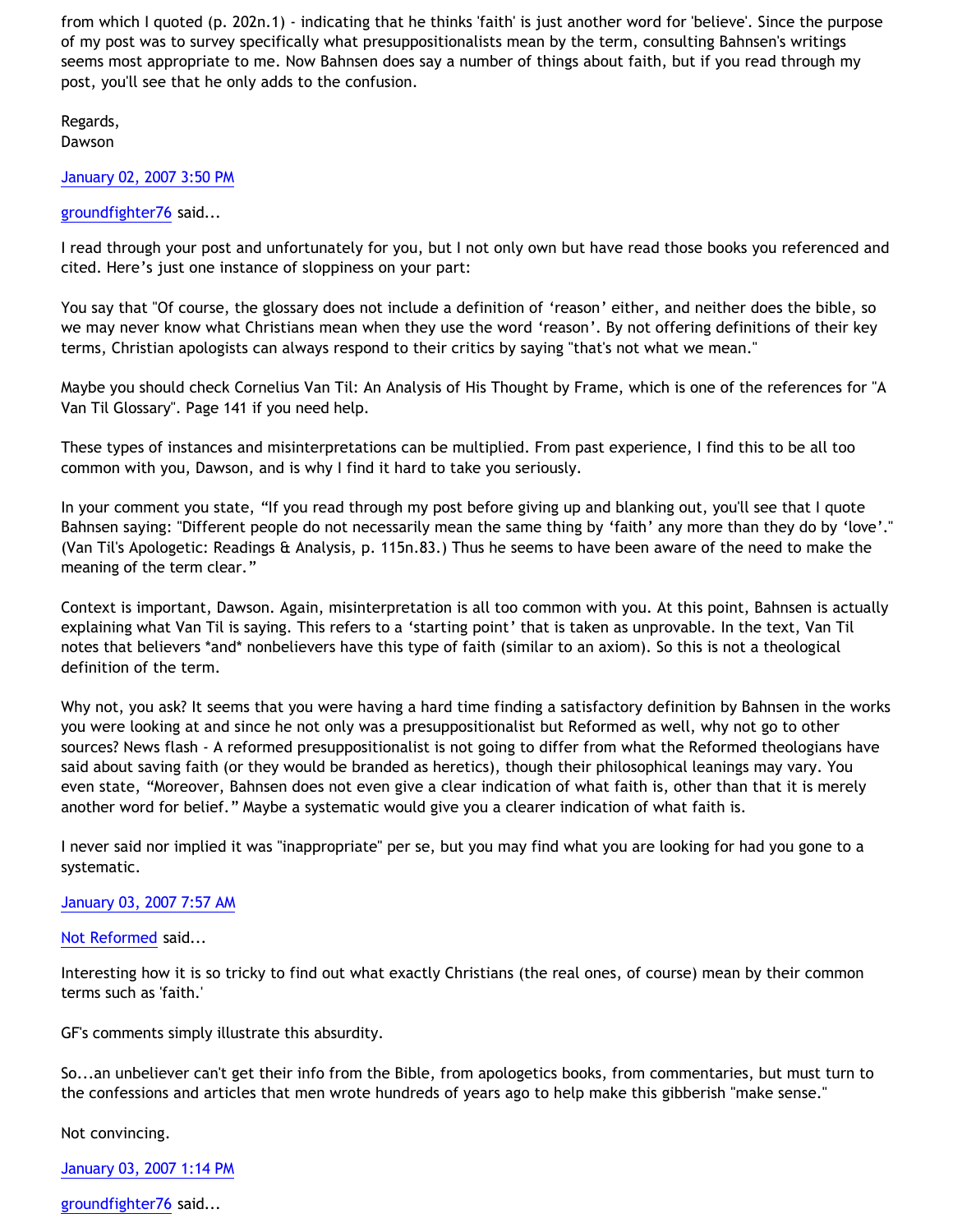Not reformed,

I guess I'm missing it, but I'm not sure how any of my comments implied that "an unbeliever can't get their info from the Bible, from apologetics books, from commentaries, but must turn to the confessions and articles that men wrote hundreds of years ago to help make this gibberish "make sense.""

The only interesting thing is how 'tricky' it is for some unbelievers to correctly represent their interlocutors. There are plenty more instances in this blog entry alone.

[January 03, 2007 1:36 PM](http://bahnsenburner.blogspot.com/2007/01/4647611329807140735)

[Not Reformed](http://www.blogger.com/profile/8159639) said...

GF,

you said above:

*"why attempt to find a definition of 'faith' (or what the Bible means by it) in \*apologetics\* books? Why not interact with the Westminster Confession/Catechisms, Calvin, Turretin, Dabney, Hodge, Shedd, Berkhof, or the many other Reformed Systematic Theologies that Bahnsen and Frame et al would most likely agree with?"*

Do apologetic books not contain information about Christian theology? Do they not 'argue' for the faith, and its whatever particular flavor of christianity that apologist prefers?

If Dawson, or myself, or some other generic unbeliever brings up an issue with Christianity from a reading of the Bible, we're told we aren't representing it correctly. If we point to Christian apologists words, we aren't representing them correctly. If I pick a reformed commentary, than a pentacostal will say I'm not representing Christianity properly. You get the point.

Men have written libraries of blather to try and make sense of the wackiness of "the Word." Then comes the fun of yelling "NOT IT!" when an unbeliever has an objection, and points to one of these books.

Bleh.

[January 03, 2007 1:45 PM](http://bahnsenburner.blogspot.com/2007/01/3006500458712816441)

[groundfighter76](http://www.blogger.com/profile/8210797) said...

Not reformed,

Maybe you missed it but Dawson was attempting to argue against Bahnsen, Frame, and a Reformed understanding of 'faith'. If you want to argue against Pentecostals then correctly represent \*their\* views. If you want to critique the Reformed, then correctly represent \*their\* views.

Anyhow, I'm still not sure how my comments entail or imply "that an unbeliever can't get their info from the Bible, from apologetics books, from commentaries, but must turn to the confessions and articles that men wrote hundreds of years ago to help make this gibberish "make sense."" As a matter of fact, I said that it was not "inappropriate per se" to go to apologetics books.

I'm still not sure how your comments are germane to this discussion.

[January 03, 2007 2:08 PM](http://bahnsenburner.blogspot.com/2007/01/6580053305784347157)

[Bahnsen Burner](http://www.blogger.com/profile/11030029491768748360) said...

1) GF76 writes "unfortunately for you, but I not only own but have read those books you referenced and cited." How this is unfortunate for me is not clear. In fact, I see this as a benefit for both myself and for my readers. If I have misquoted a source, for instance, those who have access to that source are able to correct me. But GF76 does not show where I have misquoted anything. On the contrary, what he states simply corroborates what I have presented in my blog, as I will make clear in the following.

2) GF76 calls it "sloppiness" when I point out that Frame does not include a definition of 'reason' in his [glossary.](http://www.frame-poythress.org/frame_articles/2000VanTilGlossary.html) But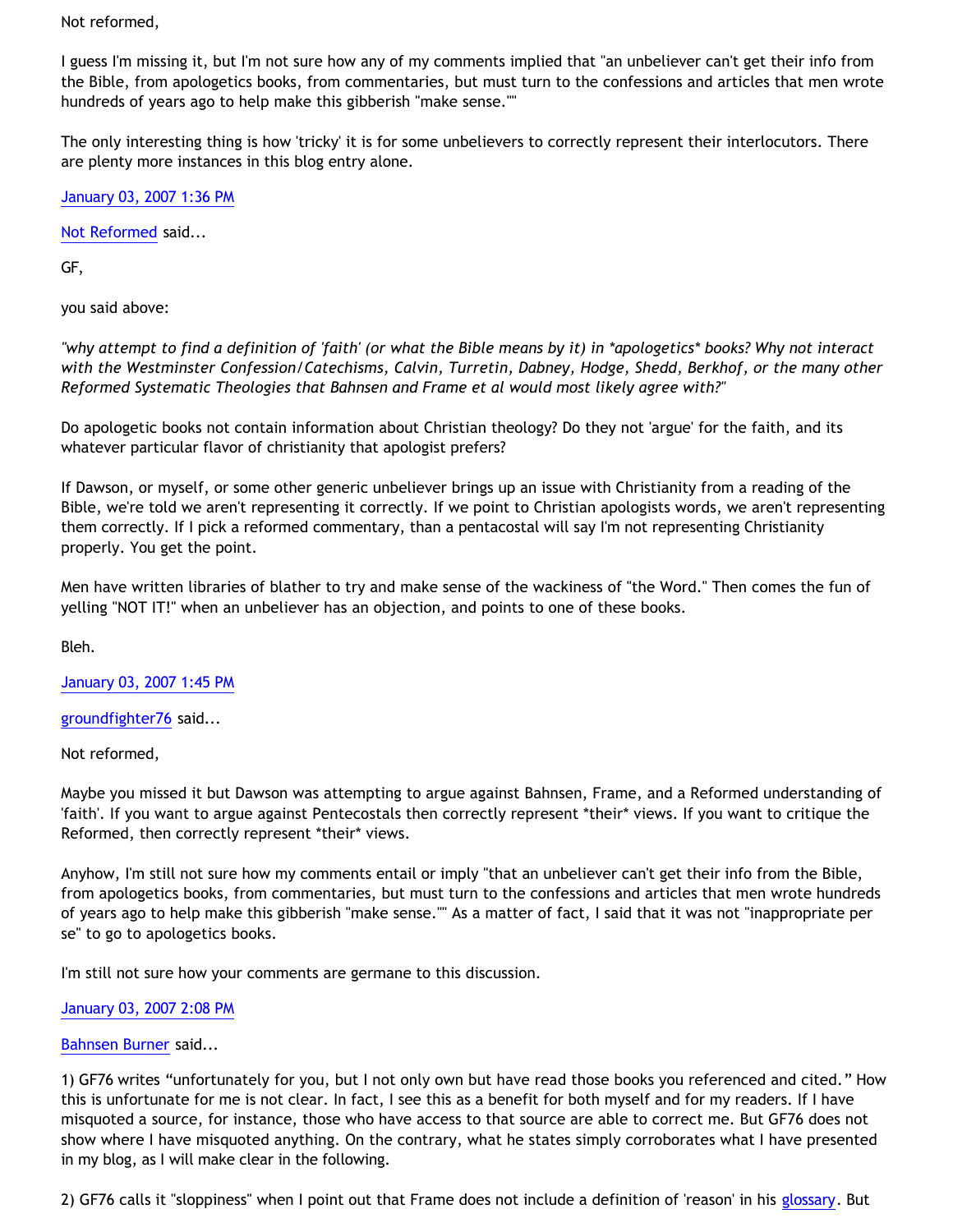how is this an example of "sloppiness"? Either Frame includes a definition of 'reason' in his glossary, or he doesn't. I can see his charge of "sloppiness" sticking if in fact Frame actually did include a definition of 'reason' in his glossary, but he didn't. That Frame defines the term in one of his books does not overturn the fact that he doesn't in his glossary. I consulted Frame's Glossary because, well, it's a glossary!

3) I'm more than happy to consult Frame's book on the matter, but this will not expose "sloppiness" on my part, for my statement was about his glossary, not his book. But I thank GF76 for pointing out p. 141 of Frame's *Cornelius Van Til: An Analysis of His Thought*. I have this book too. Curiously, here's what Frame writes on 141 of his book:

**"We will now look at Van Til's view of human reason. I do not believe that Van Til defines** *reason* **anywhere, but it is clear that he views it primarily as a human capacity or faculty. [As opposed to what?] Specifically, reason is the capacity of a person to think and act according to logical norms, including the capacity to form beliefs [from what?], draw inferences [from what?], and formulate arguments [from what?]. The adjective** *rational* **can pertain to such thinking (and the resulting beliefs, inferences, and arguments) and acting, as well as to the person and his intellectual faculty."**

Notice how Frame acknowledges that Van Til may not have provided a definition of 'reason' in his works. However, in *The Defense of the Faith*, Van Til does quote Hodge on the matter:

**"When Hodge speaks of** *reason* **he means 'those laws of belief which God has implanted in our nature'."** (p. 81)

So here we're back to a mystical conception of reason, which provides no guide for the mind to distinguish between reality and imagination.

For contrast, consider Rand's definition of reason:

**"Reason is the faculty that identifies and integrates the material provided by man's senses."** ("The Objectivist Ethics," *The Virtue of Selfishness*, p. 20)

She briefly explains this as follows:

**"Reason integrates man's perceptions by means of forming abstractions or conceptions, thus raising man's knowledge from the** *perceptual* **level, which he shares with animals, to the** *conceptual* **level, which he alone can reach. The** *method* **which reason employs in this process is** *logic* **- and logic is the art of** *non-contradictory identification***."** ("Faith and Force: The Destroyers of the Modern World," *Philosophy: Who Needs It*, p. 62)

For Rand, *rationality* is:

**"the recognition and acceptance of reason as one's only source of knowledge, one's only judge of values and one's only guide to action."** ("The Objectivist Ethics," *The Virtue of Selfishness*, p. 25)

Notice how Rand firmly establishes reason by putting man's mind in touch with reality, i.e., the realm of existence of which he has awareness by means of sense perception. Perception is man's primary means of awareness, and it is the basis of an objective epistemology, for it puts us in direct contact with the objects of cognition. The "logical norms" of Frame's conception of reason are of no use to us if the content to which they is sourced in one's imagination. This is one of the primary concerns of my post.

4) GF76 says that "these types of instances and misrepresentations can be multiplied," but so far he's not shown that I have misrepresented anything. Did I misrepresent Frame's glossary? No, I did not. Would it be inappropriate to include an entry for 'reason' in his glossary? I certainly don't think so, unless of course reason is not very important to its author. I'm included to suppose that its omission may not be accidental. But if it was accidental, then it seems Frame himself is the one who was sloppy by not including it in his lexicon. And yet we do not see GF76 complaining about Frame's sloppiness.

5) In spite of not finding any actual instances of misrepresentation on my part, GF76 states (addressing me): "I find this to be all too common with you... and is why I find it hard to take you seriously." If GF76 finds it hard to take me seriously, why does he take me seriously? It is good for him to try to overcome his prejudices, but I'm curious about his motivation. Typically, when I do not take someone seriously, I ignore him.

6) Bahnsen's footnote 83 on page 115 comes at the tail end of the following statement, which begins a new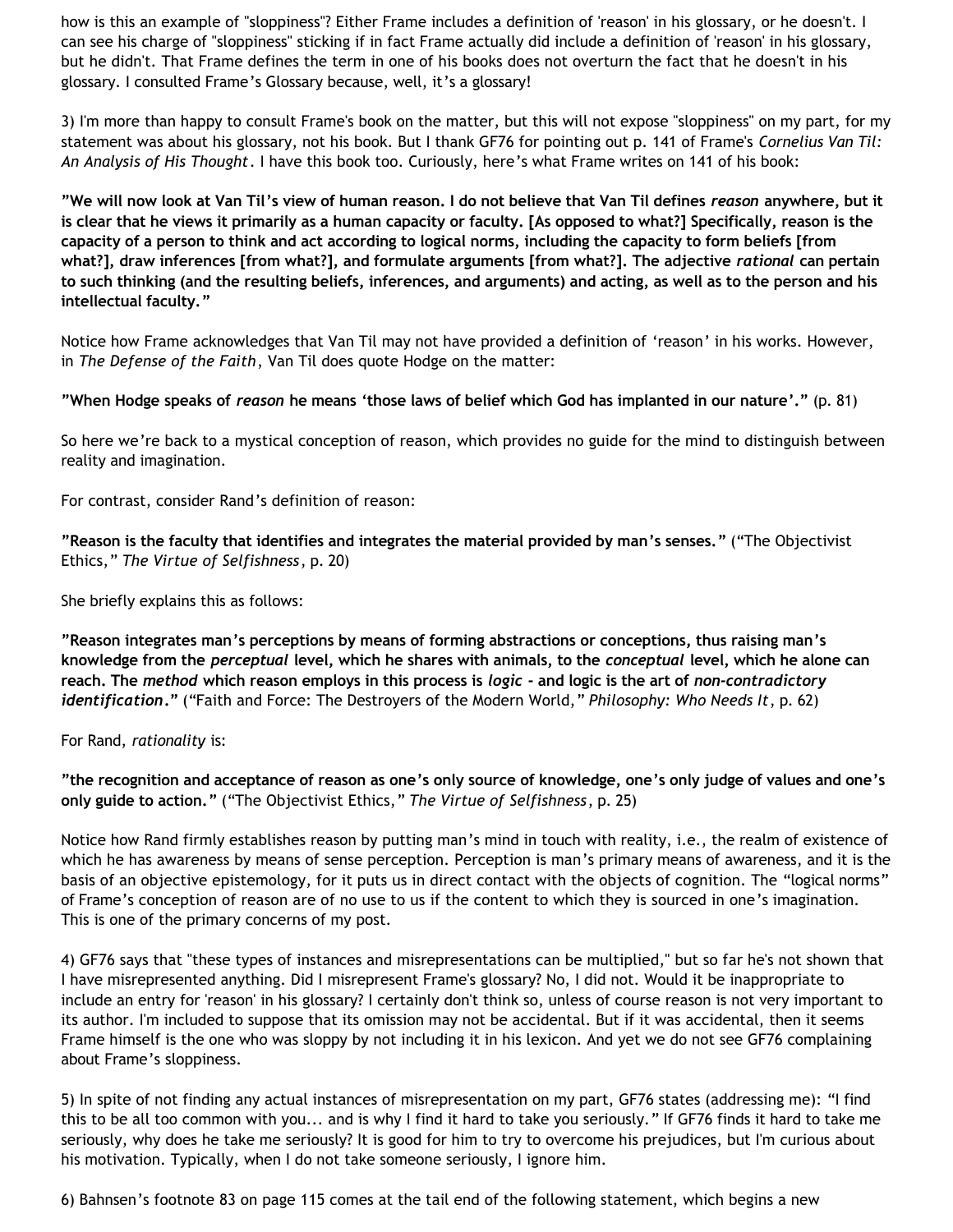paragraph:

# **"And then it is added that science, too, needs to build itself on faith."**

It is at this point that Bahnsen feels the need to insert his footnote, which is referenced in the index of his book under "Faith, definition," but which remarks that "different people do not necessarily mean the same thing by 'faith' any more than they do by 'love'." Again GF76 accuses me of misrepresentation, but what exactly I'm allegedly misrepresenting is not clear. As I pointed out in my previous comment, I take this footnote as an acknowledgement that the meaning of faith is not always clear. I do not think this is stretching anything that Bahnsen has stated. GF76 says that "Bahnsen is actually explaining what Van Til is saying," but my impression is not so confident. On the contrary, it seems that Bahnsen is doing quite the opposite, namely muddying the waters a bit. At any rate, when Van Til asks (proceeding after the point of Bahnsen's footnote) "Did not Aristotle show how all first principles are adopted by faith?" it seems that Van Til had in mind what Aristotle meant by faith, for here he wants his premise echoed from ancient Greece. Van Til seems happy to assume that he and Aristotle have the same thing in mind. This is another reason why Bahnsen's footnote is troubling. Was Bahnsen not as content as Van Til apparently was to assume that we all have the same thing in mind?

7) GF76 says that "this [presumably 'faith'?] refers to a 'starting point' that is taken as unprovable. In the text, Van Til notes that believers \*and\* nonbelievers have this type of faith (similar to an axiom)." Again, it's not clear what is meant by 'faith' here; is it mere belief, or is it closer to what the bible means by 'faith' in Hebrews 11:1? A starting point would be unprovable by virtue of it being a starting point - i.e., because it comes logically prior to proof and proof must assume its truth. But unprovability as such does not make a position a starting point. I cannot prove the statement "Geusha is the supreme being of the universe," but this would not make the statement "Geusha is the supreme being of the universe" a proper starting point. For more details on what a proper starting point is, see [Probing Mr. Manata's Poor Understanding of the Axioms](http://bahnsenburner.blogspot.com/2005/10/probing-mr-manatas-poor-understanding.html).

8) Even if we accept the view that faith is just another word for belief, an axiom, properly understood, is not accepted on faith. I.e., an axiom (in the Objectivist sense of a fundamental recognition of a basic, perceptually self-evident fact of reality) is not accepted on the basis of some prior belief (whose basis is in who knows what). The only thing that comes prior to an axiomatic concept is perceptual awareness and the choice to identify what is perceived. This is not "belief-motivated" because no beliefs have been formed yet. Properly understood, an axiom identifies a perceptually self-evident fact. We are not aware of the facts identified by axioms by means of some mystical faculty which defies rational explanation; our awareness of facts is not made possible by hoping or by having "conviction of things not seen." This would amount to just more stolen concepts. On the contrary, we are aware of those facts by means of sense perception. Those facts implicit in any object we perceive and any act of perceiving. Hence Objectivism (as opposed to subjectivism, which is the basis of the religious view of the world). If the belief that "God exists" is an example of faith, then obviously it is not an axiom on a proper understanding of what an axiom is, for even Christians admit that their god is not accessible to the senses (e.g., it is "invisible," "transcendent," " beyond the senses," etc., just like other things we imagine).

9) Recall, as I pointed out in my blog, that Bahnsen himself quotes Machen approvingly, who indicated explicitly that faith has a logical basis. This conflicts directly with the idea that faith is "similar to an axiom." Axioms do not rest on some prior logical inference, otherwise they could not be axioms. We do not infer the existence of reality from something other than reality; to what would "other than reality" refer if not to the unreal?

10) GF76 suggests that I "go to other sources," which Bahnsen would supposedly consult. I have no objection to this suggestion. In fact, I did consult what I thought would be Bahnsen's primary source, namely the bible (as opposed to something by Calvin, Turretin, Dabney, or other earthly figure). But there are several concerns here. One, I don't see Bahnsen citing Hebrews 11:1, for instance, when he rules (*Always Ready*, p. 202n.1) that faith is essentially just another word for belief. Two, Hebrews 11:1 does not suggest that faith is just another word for belief. Three, my interaction with Hebrews 11:1 shows that its conception puts stock in what one hopes and yet does not see – i.e., wishing informed by negation – and this simply invites the imagination to take over where reason is turned off. Meanwhile, if Bahnsen does not give his own definition of faith in *Van Til's Apologetic: Readings & Analysis*, how is pointing this fact out an instance of misrepresentation?

11) GF76 says that "a reformed presuppositionalist is not going to differ from what the Reformed theologians have said about saving faith (or they would be branded as heretics), though their philosophical leanings may vary." One might want to make such a sweeping generalization, but conflicts of a damning nature are often unintended consequences of trying to make a point, especially when one's ambition is to protect a fiction. Also, if I were to take what GF76 says here for granted, then I suppose my detractors might accuse me of putting words into Bahnsen's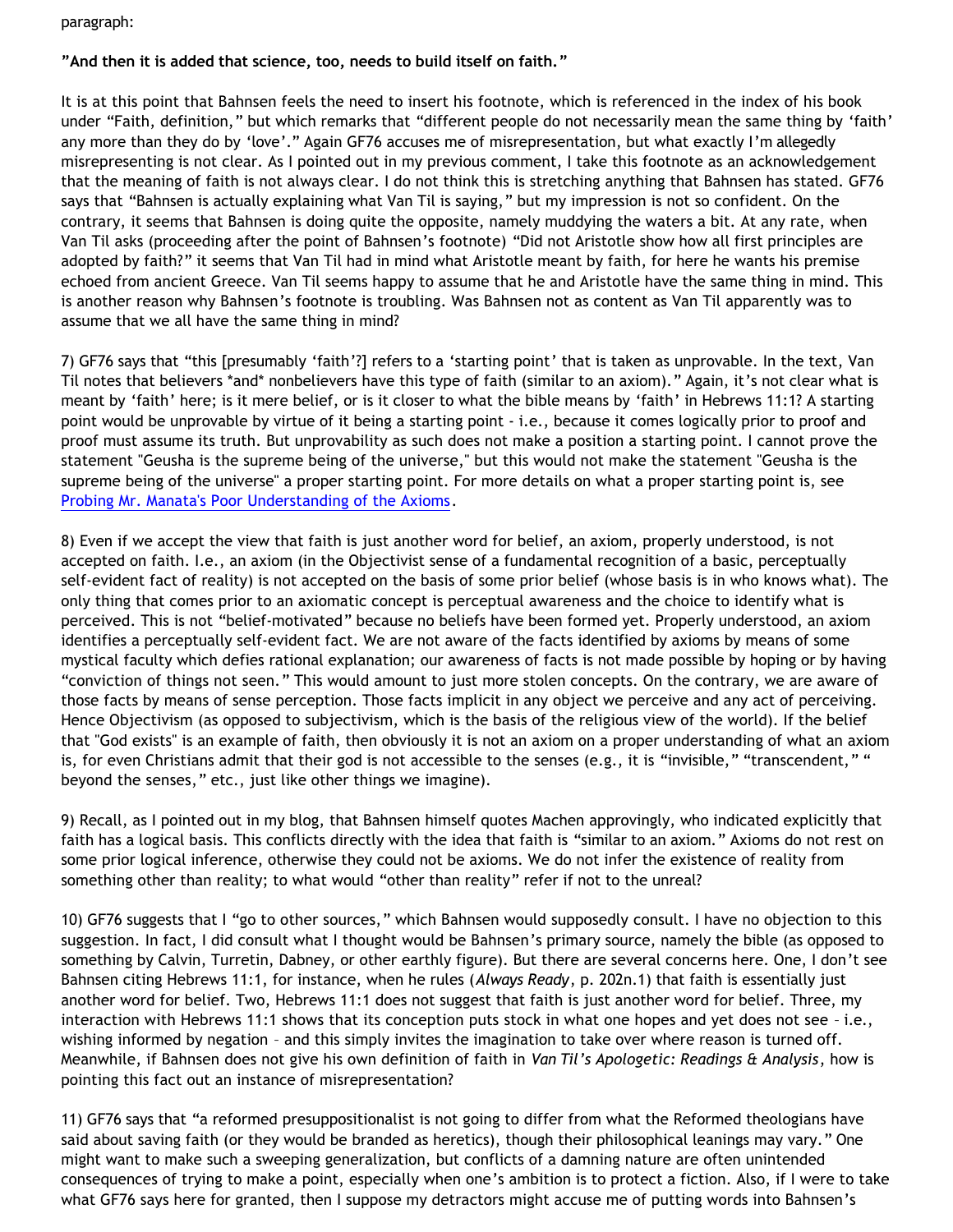mouth. I find it best to let him speak for himself. Besides, as GF76 admits ("their philosophical leanings may vary"), I do not assume that thinkers who don a common label are monolithic in their views. Indeed, there are many debates and disputes within the Reformed camp alone. Moreover, I find it dubious to suppose that disagreement with a theologian constitutes "heresy," as if theologians were deemed infallible by virtue of their title. But if that's the case, so much the better for my critique of religion.

12) GF76 says "maybe a systematic would give you a clearer indication of what faith is," which I take as agreement that Bahnsen is not clear after all. But again, the purpose in my blog was to examine statements made by Bahnsen.

13) I quoted Bahnsen (*Always Ready*, p. 202n.1) equating faith with belief. Does this agree with other Reformed sources? Or, is this heretical? Even Hebrews 11:1 does not say that faith is belief. Just how many definitions of faith are there?

14) Finally, GF76 has not interacted with the substance of my post, which draws out the conclusion – from Bahnsen's own words – that faith (on his view) must refer to belief without understanding. Nothing GF76 has stated in his comments at all challenges this analysis.

Regards, Dawson

#### [January 03, 2007 8:10 PM](http://bahnsenburner.blogspot.com/2007/01/5262954491034961950)

# [moded](http://www.blogger.com/profile/17118958970216180780) said...

I believe groundfighter76 is simply trying to point out that going to a book that purposes to instruct Christians in Apologetics for the definition of faith is somewhat akin to going to the Dictionary for information about the war of 1812. Sure, you might get lucky and find what you were looking for, but it isn't the best place to start looking.

As for the rest, I stopped reading when you wrote, 'So, faith is belief, and this belief must come before "a proper understanding" since it is "the precondition" thereof. This could only mean that, as a belief, faith must be accepted before one understands what it is he is accepting as truth.' That faith is the precondition for proper understanding is all well and good, but you start add a notion of chronology that was not in the definition. It is certainly not the \_only\_ meaning one can infer.

The presuppositionalist claim is that everyone has faith (or believe) in God, and that this faith is the precondition for all human experience. The faith described here is the precondition to even logically and rationally analyzing propositions about the truth or falsity of the Christian belief system, or the Objectivist belief system. Unlike belief systems that discourage rational inquiry into the system and demand blind belief, Christianity is a system wherein we are told to test what is taught to see that it is true. One really cannot conclude that "the believer is in no position to tell the difference between truth and falsehood,"

I wouldn't claim that faith is axiomatic or a starting point for the presuppositionalist, but your point 8 above amused me, seeing as you seemed to be saying that the axiom proposed by groundfighter76 was "faith in faith," and not simply "faith". Nothing I saw in groundfighter76's post seemed to warrant such a response.

# [January 04, 2007 12:39 AM](http://bahnsenburner.blogspot.com/2007/01/639516413050393739)

#### [Bahnsen Burner](http://www.blogger.com/profile/11030029491768748360) said...

Moded wrote: "I believe groundfighter76 is simply trying to point out that going to a book that purposes to instruct Christians in Apologetics for the definition of faith is somewhat akin to going to the Dictionary for information about the war of 1812. Sure, you might get lucky and find what you were looking for, but it isn't the best place to start looking."

Let me get this straight. Apologetics is the *defense of the faith*, right? So, we should not expect a book which is intended to instruct readers in defending the faith to present a definition of 'faith'? That's like expecting a dictionary to give information about the War of 1812? This is very interesting. This statement of Moded's gives us a good glimpse into the mindset of the presuppositionalist. Suppose I write a book that is intended to instruct its readers on how to defend reason, and yet I tell my readers not to expect to find a definition of 'reason' anywhere in its pages. I could write in the preface "Sure, you might get lucky and find what you were looking for, but my book isn' t the best place to start looking."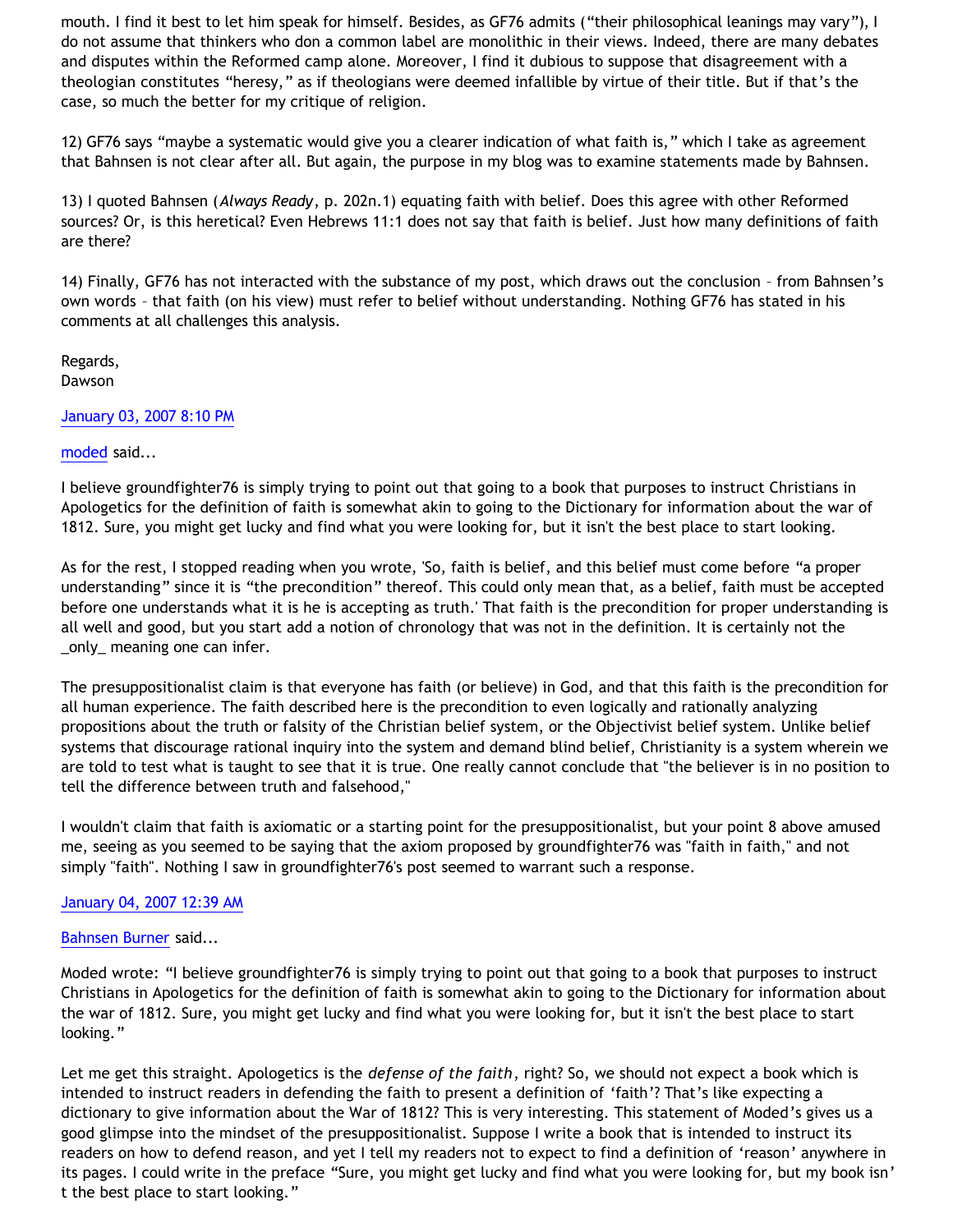Moded: "As for the rest, I stopped reading when you wrote, 'So, faith is belief, and this belief must come before 'a proper understanding' since it is 'the precondition' thereof. This could only mean that, as a belief, faith must be accepted before one understands what it is he is accepting as truth.' That faith is the precondition for proper understanding is all well and good, but you start add a notion of chronology that was not in the definition."

Actually Bahnsen himself incorporates the notion of **priority** into his understanding of 'faith' when he writes: "Faith is the precondition of a proper understanding... faith precedes knowledgeable understanding." (*Always Ready*, p. 88) This is all Bahnsen's doing; he makes the priority of faith an integral part of his conception of faith. I simply drew out the dismal implications of these and other statements that he supplies in his book by integrating them all into a sum, which is what one should be able to do with his knowledge. Perhaps along with hoping his readers did not expect to find a clear definition of 'faith' in his book, Bahnsen did not expect any of his readers to see how well his various position statements integrate.

Moded: "It is certainly not the \_only\_ meaning one can infer."

Going by Bahnsen's equation of faith with belief on p. 202n.1 and his statements on p. 88, what do you infer?

Moded: "The presuppositionalist claim is that everyone has faith (or believe) in God, and that this faith is the precondition for all human experience."

Yes, I've heard such claims for a long time now. What I am looking for is a proof to substantiate it. I continually get the impression that presuppositionalists are miffed when people look at such claims critically, which only confirms my suspicion that they expect people to accept such claims on their say so. For they seem capable of only offering a \* [poof,](http://bahnsenburner.blogspot.com/2005/03/bahnsens-poof.html) never a *proof*. A poof is not a proof.

Moded: "The faith described here is the precondition to even logically and rationally analyzing propositions about the truth or falsity of the Christian belief system, or the Objectivist belief system."

Again, that's the claim, but it does not – and cannot – pan out, as I have explained in numerous postings on my blog. The claim "God exists" (and its variants) is not irreducible, nor is it perceptually self-evidently true. Where, for instance, did the believer get the concept 'existence'? Blank out. To what does the word "God" refer? They say it refers to the deity described in the bible. My bible is 1140 pages long. The human mind does not and could not " presuppose" 1140 pages of stories, allegories, poetry, genealogies, parables, epistles, prophecies, legal rulings, historical chronicles, etc., simply to "make sense" of our experiences or "logically and rationally analyzing propositions " about anything. In fact, we need at least some knowledge (including the knowledge of written language) to come to the bible and start ingesting its contents. Meanwhile, the bible presents a worldview which reverses the objective orientation between subject and object, [likening the universe to a cartoon](http://bahnsenburner.blogspot.com/2005/03/cartoon-universe-of-theism.html). I certainly do not "presuppose " such a distorted and crippled conception of the world in order to "make sense" of my experience or logically and rationally analyze propositions. Perhaps you do, but I surely do not. As [I have pointed out already](http://bahnsenburner.blogspot.com/2006/07/theism-and-its-piggyback-starting.html), Christians must assume the truth of my worldview's foundations before they could even consider repeating the claim "God exists."

Moded: "Unlike belief systems that discourage rational inquiry into the system and demand blind belief, Christianity is a system wherein we are told to test what is taught to see that it is true."

I'm reminded of 1 John 4:1: "Beloved, believe not every spirit, but try the spirits whether they are of God."

So, how do you test the claim that Abraham was instructed to deliver his son up as a sacrifice (cf. Gen. 22)? You can't cite the source of the claim itself as proof of the claim, because a claim is not its own proof. Believers read, and believe what they read without having anyway of knowing what really happened thousands of years ago. All the attempts to defend the "inerrancy of Scripture" are intended to justify this kind of blind faith. Those attempts do nothing to prove its stories.

Moded: "One really cannot conclude that 'the believer is in no position to tell the difference between truth and falsehood',"

If one holds that "faith precedes knowledgeable understanding," as Bahnsen claims, yes, one could easily conclude this, especially given his other statements. You offer no alternative interpretation, let alone argue for one. You simply want to negate the one I have presented. That does not bode well for your position.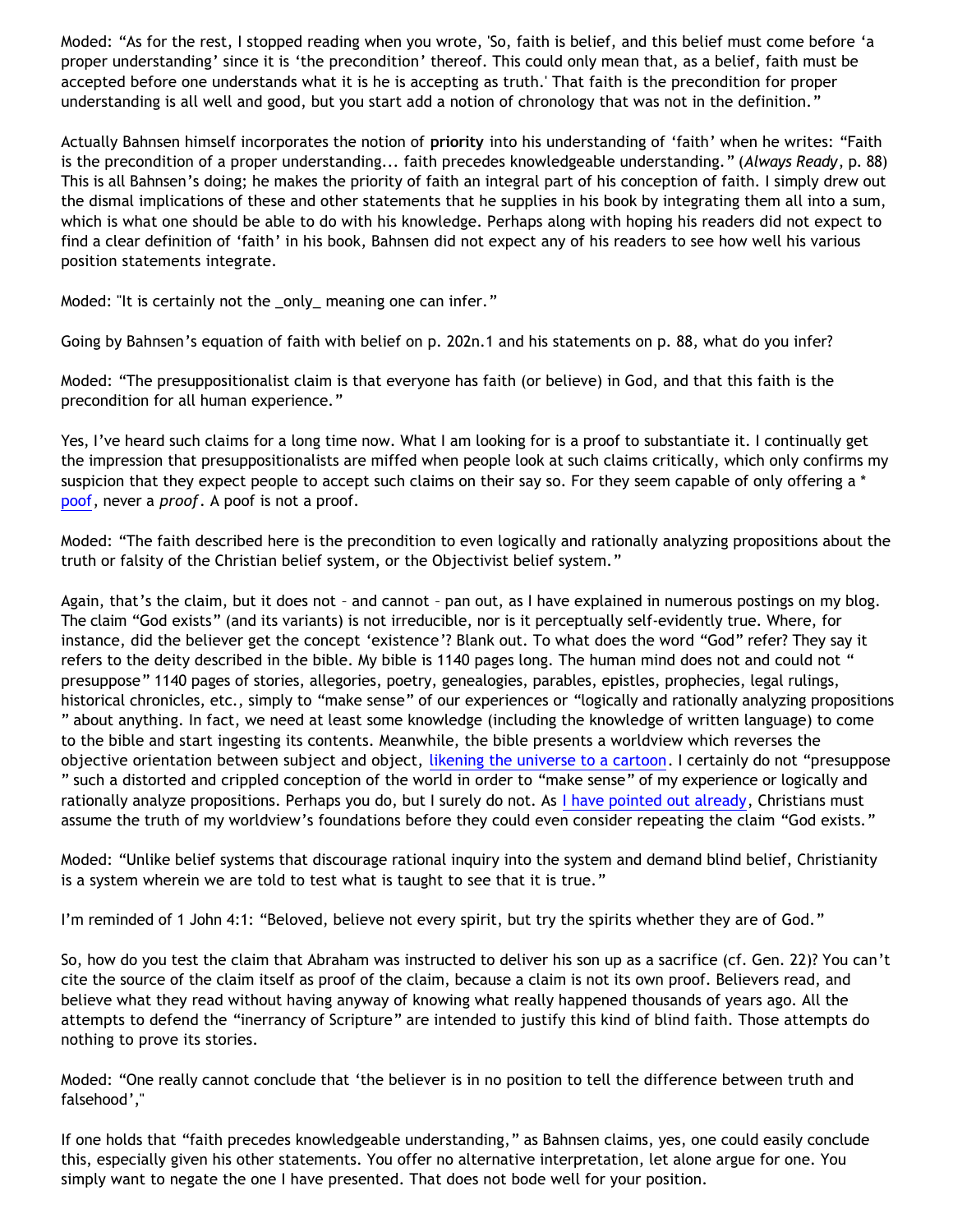Regards, Dawson

[January 04, 2007 5:49 AM](http://bahnsenburner.blogspot.com/2007/01/3557417778090728885)

[groundfighter76](http://www.blogger.com/profile/8210797) said...

A few more reasons not to take Dawson seriously:

You said, "1)GF76 writes "unfortunately for you, but I not only own but have read those books you referenced and cited." How this is unfortunate for me is not clear. In fact, I see this as a benefit for both myself and for my readers. If I have misquoted a source, for instance, those who have access to that source are able to correct me. \*But GF76 does not show where I have misquoted anything.\* On the contrary, what he states simply corroborates what I have presented in my blog, as I will make clear in the following."

Same old, same old. I never said you \*misquoted\* anything. I said you \*misinterpreted\* what people were saying (just like you are doing now). These are two different concepts, Dawson.

You said, "2)GF76 calls it "sloppiness" when I point out that Frame does not include a definition of 'reason' in his glossary. But how is this an example of "sloppiness"? Either Frame includes a definition of 'reason' in his glossary, or he doesn't. I can see his charge of "sloppiness" sticking if in fact Frame actually did include a definition of 'reason' in his glossary, but he didn't. That Frame defines the term in one of his books does not overturn the fact that he doesn't in his glossary. I consulted Frame's Glossary because, well, it's a glossary!"

No Dawson, it's sloppy for you to jump to conclusions after checking \*one\* source! This is akin to me reading a particular source by Ayn Rand or some other hack, noting that her reasons for rejecting the existence of God is never mentioned in this particular source, and concluding that "well I guess" we'll never know Ayn's reason for rejecting the existence of God.

The rest of your post is more of the same.

For instance in #4 you state "Did I misrepresent Frame's glossary? No, I did not. Would it be inappropriate to include an entry for 'reason' in his glossary?"

I never said you misrepresented Frame's glossary. I said that this was an \*instance of sloppiness\* on your part by not checking other sources (ie, the references for the glossary). You misrepresented Frame himself by concluding that he does not provide a definition of reason (even if he didn't so what).

Anyhow, this isn't worth any more of my time.

[January 04, 2007 7:23 AM](http://bahnsenburner.blogspot.com/2007/01/7771090238568224321)

[Bahnsen Burner](http://www.blogger.com/profile/11030029491768748360) said...

GF76: "Same old, same old. I never said you \*misquoted\* anything."

Note that in my comment I stated "for instance..." This should indicate that what I am presenting is merely an example. I was pointing out, \*as an example\*, that those of my blog's visitors who have the same sources from which I quote could confirm or correct my quotations. Deliberately misquoting a source would be an example of misrepresentation, one not intended to be exhaustive. Hence the "for instance."

GF76: "I said you \*misinterpreted\* what people were saying (just like you are doing now). These are two different concepts, Dawson."

Yes, you did say this, you also said I misrepresented. I have responded to these charges.

GF76: "No Dawson, it's sloppy for you to jump to conclusions after checking \*one\* source! This is akin to me reading a particular source by Ayn Rand or some other hack, noting that her reasons for rejecting the existence of God is never mentioned in this particular source, and concluding that "well I guess" we'll never know Ayn's reason for rejecting the existence of God."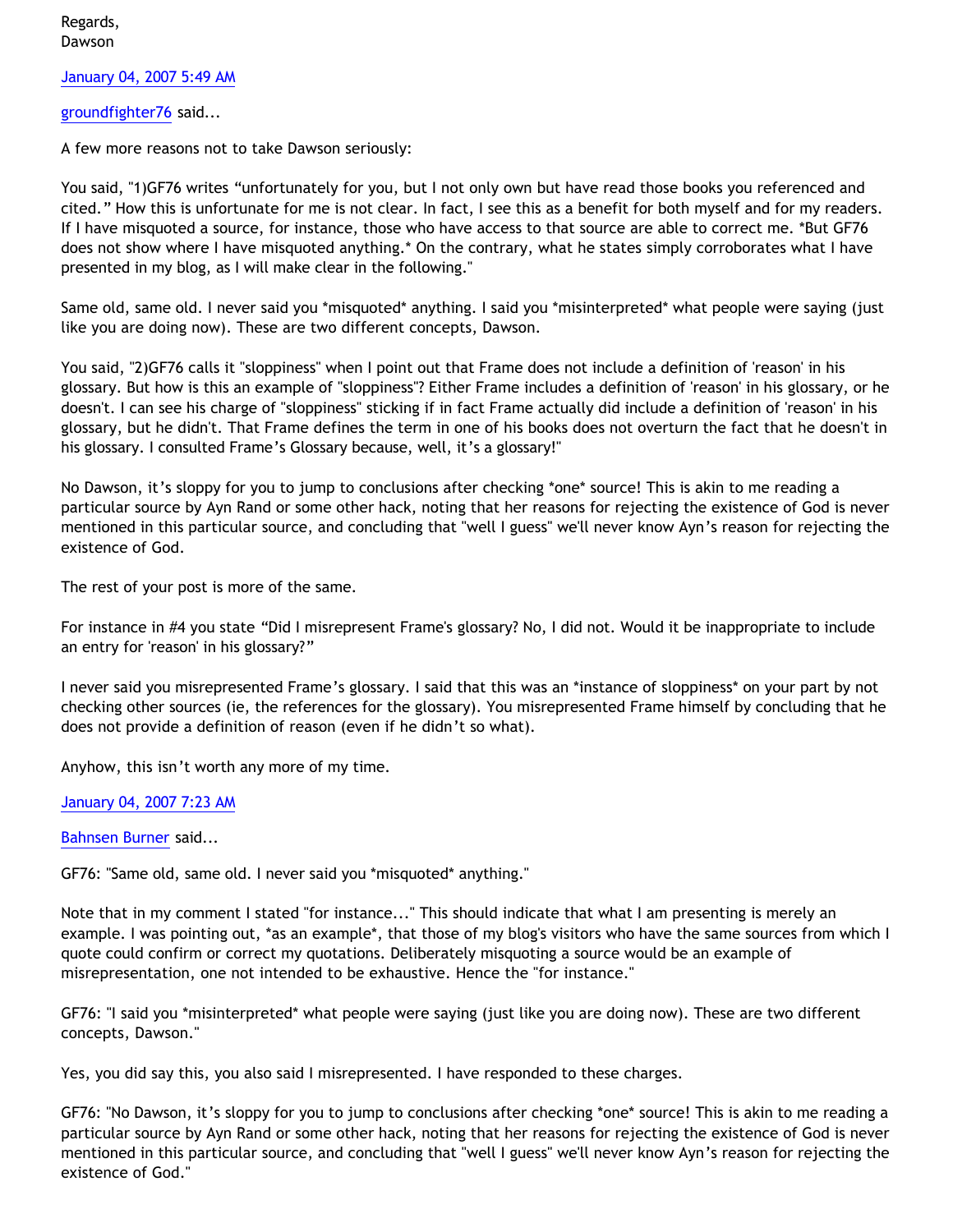I understand your concern, but we should not overlook a few facts before reading too much into my passing comment. For one thing, I nowhere deny that Frame offers a definition of any of the terms in question ('faith', 'reason') in any of his books. Of course, a wild goose chase if not very helpful if one does want to know Frame's definitions. Also, I did not check only \*one\* source. Another thing, my interest was in finding how presuppositionalists define 'faith', since that was the topic of my blog. While noticing that the glossary does at least mention faith and contrasts it with reason (in its definition of 'fideism'), I checked to see if it offered a definition of 'reason' as well, and pointed out that it was not given in that source. I also noted that the bible (a second source after Frame's glossary) does not seem to give a definition of this term. So far nothing I have stated has been shown to be false. Your chief concern with my blog seems to be that I have given up too quickly in searching for Frame's conception of reason, when in fact the focus of my blog was Bahnsen's conception of faith. (!) But let me stress this: one of the sources that I did check (and commented on in passing) is intended explicitly to be a \*glossary\*. A glossary is where a thinker has the opportunity to state the definitions of his key terms.

I do not think that my passing comment is at all analogous to "reading a particular source by Ayn Rand..., noting that her reasons for rejecting the existence of God is [sic] never mentioned in this particular source, and concluding that 'well I guess' we'll never know Ayn's reason for rejecting the existence of God." For one thing, Rand was not an atheologian; the notion of a god was quite far from her area of concern as she was a philosopher as well as a novelist. Also, I do not think anyone is obliged to explain why he or she rejects arbitrary notions. For example, no book by Rand that I know of indicates why she did not embrace Geusha. If, however, she put out a lexicon or glossary, and did not include in it a definition of 'reason', I'd wonder why. Rand was a staunch defender of reason. Thus a glossary by Rand which did not include an entry for 'reason' would, in my opinion, be incomplete at best. For the same reasons, I would consider a glossary by a self-proclaimed "defender of the faith" which lacked an entry supplying a definition of 'faith' to be incomplete. This leaves the meaning of a controversial term of central importance to Christianity completely up to readers. It's the "well, you know what I mean by faith" approach. But then, when critics of Christianity point out that what they understand by 'faith' conflicts with what they mean by 'reason', apologists get flustered by this and hasten to say there is no conflict between faith and reason, all the while not ever really making the meanings of their terms very clear. Christians seem to have a different conception of 'faith' with every mood swing.

GF76: "I never said you misrepresented Frame's glossary. I said that this was an \*instance of sloppiness\* on your part by not checking other sources (ie, the references for the glossary). You misrepresented Frame himself by concluding that he does not provide a definition of reason (even if he didn't so what)."

How many sources do one need to check in order to be free of this "sloppiness" you charge me of? The man put together a glossary, which in fact I very much appreciate. But it lacks entries for both faith and reason. You want to say "so what?" which is your prerogative. It may not be important to you. But I did not state as a conclusion that Frame "does not provide a definition of reason" in any of his writings. Again, you seem eager to read too much into a passing comment.

GF76: "Anyhow, this isn't worth any more of my time."

I'm not sure what you hoped to gain by charging me with misrepresentation, especially when so far none of the specific instances you cite turn out to support your accusation. Indeed, it seems rather petty to go after me for a passing comment in a blog which draws out some pretty damning implications about the presuppositionalist conception of faith given Bahnsen's own statements. Christians have no choice, it seems to me, but to defend faith at any rate, as their bibles make faith a centerpiece of their worldview. (That's why I hold those who undertake "the defense of the faith" to devote at least some attention to clarifying what is meant by the term.) Statements that Christians make about faith very often conflict, and even when they don't, it's usually because they're so vague that they could mean almost anything. If faith has a relationship to knowledge, then two areas need enlightenment:

1) What is faith?

2) What is its relationship to knowledge?

These issues do not seem important to my critics. Instead, they seem more concerned about protecting their favorite apologists' reputations. That tells us a lot, perhaps all we need to know.

Regards, Dawson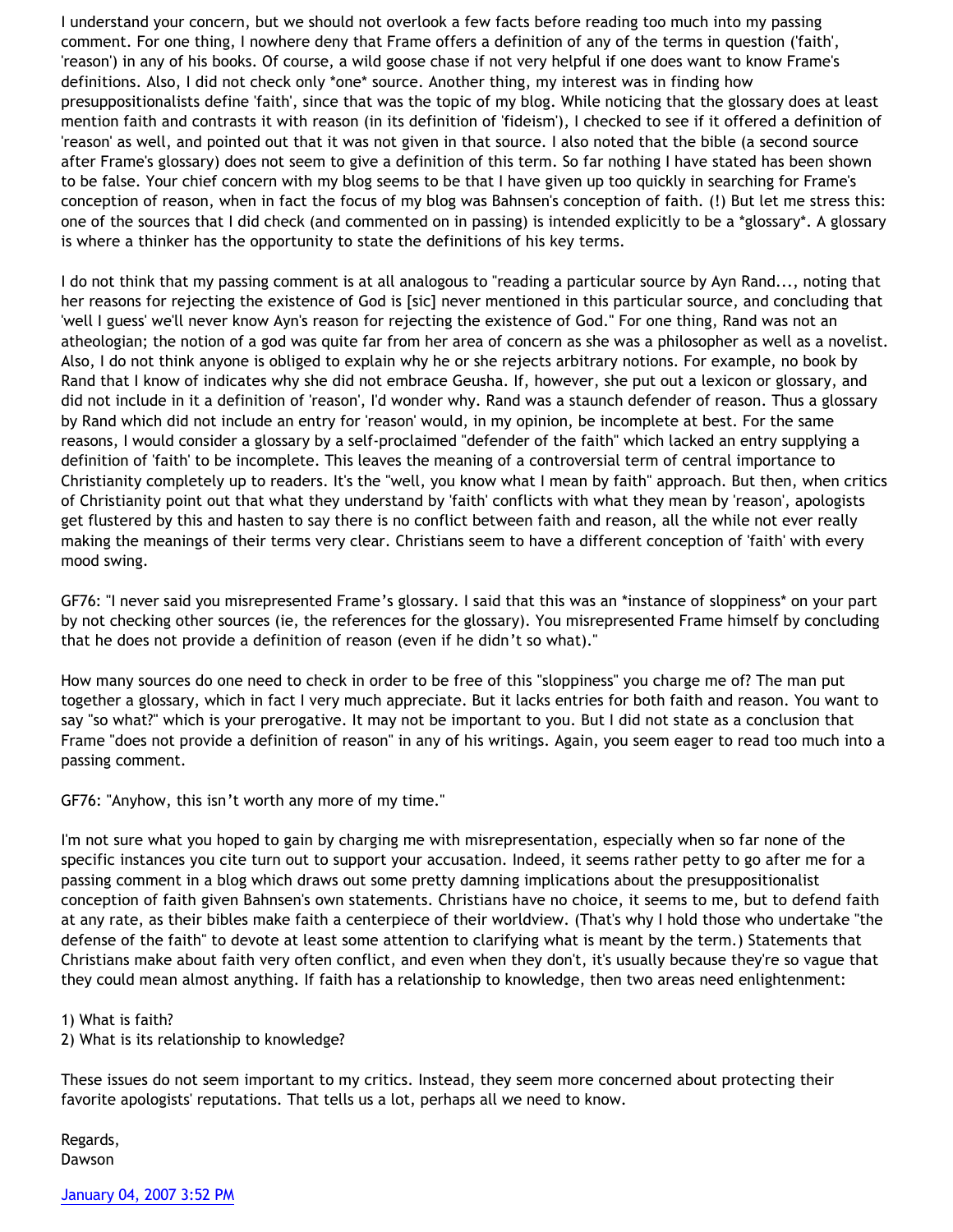[moded](http://www.blogger.com/profile/17118958970216180780) said...

"Let me get this straight. Apologetics is the defense of the faith, right?" Correct. It is the *defense* of the faith, not the *definition* of the faith. Readers of Apologetics books are generally expected to already know about their faith. They are looking for ways to defend it, not to define it. after all! Again, you might get lucky and find a book that does go a fair way into defining Christian faith, but faith is a subject worthy of books in itself (and indeed has many books dedicated to explaining just what it is).

Its interesting in your counter that you imply you would hold the dictionary author at fault because you couldn't find information about the war of 1812. Why not simply accept that groundfighter76 has given you a better place to start looking for information regarding faith, and use that information to make your blog even better? Why complain that the places you want to look should be the right place to look, even if they are not? Why disregard his advice out of hand?

As for the claims of the presuppositionalist, I only brought them up to help elucidate Bahnsen's claims about faith, to help put them in context. It seemed your definition was ignoring the context of peresuppositionalist claims. I pointed out that Bahnsen's definition of faith does not chronologically precede reason, as though the Christian is first asked to suspend any sort of logic or standards of reason and believe in God, and only then allow reason to creep in. The Bible won't allow for such a view! You responded by saying Bahnsen "incorporates the notion of priority into his understanding of 'faith'." Again, that's fine and good, but says nothing to support your claims as to the chronology of faith and reason. If faith on the presuppositionalist claim preceeds reason in any sort of chronological way, faith does not proceed it just before an adult accepts the irrational claims of Christians, it does so before a child utters their first propositions. This simply points out that faith must logically precede reason in terms of human understanding. In terms of ontology, reason precedes faith insofar as God is the source of all rationality.

"What I am looking for is a proof to substantiate it. ... For they seem capable of only offering a \*poof, never a proof." If that is the case, that is very unfortunate indeed. However, I am less concerned with defending presuppositionalist claims at this point. I'd be fine if you want to declare each and every one of them false for sake of argument. I merely wish that their claims were represented in a way that they would feel was satisfactory.

I am concerned that perhaps you are finding these claims go poof simply because the presuppositionalists you were arguing with were made of straw. I find it hard to buy the claim that these only offer a poof when it seems that just about many a blog entry I have read has resulted in comments claiming that you have not represented the presuppositionalists' claims accurately. And yet, how can you represent their claims accurately when even honest attempts to correct less than ideal references for an essay on faith is met with scorn?

# [January 04, 2007 11:56 PM](http://bahnsenburner.blogspot.com/2007/01/2215229182898138498)

[Bahnsen Burner](http://www.blogger.com/profile/11030029491768748360) said...

I asked: "Let me get this straight. Apologetics is the defense of the faith, right?"

Moded responds: "Correct. It is the defense of the faith, not the definition of the faith."

I see. So, these books defend something that we should not expect them to define. Not even a little. That's what I thought you were saying. Got it.

Moded: "Readers of Apologetics books are generally expected to already know about their faith."

As I mentioned in my response to GF76 above: It's the "well, you know what I mean by faith" approach. I couldn't think of anything more intellectually irresponsible.

Moded: "They are looking for ways to defend it, not to define it. after all!"

That's part of the problem. They want to defend it without really even knowing what it is they are defending. This corroborates my analysis of Bahnsen's conception of faith: Belief without understanding.

Moded: "Again, you might get lucky and find a book that does go a fair way into defining Christian faith, but faith is a subject worthy of books in itself (and indeed has many books dedicated to explaining just what it is)."

So, "faith is a subject worthy of books in itself," but not worth offering just a straightforward definition in a primer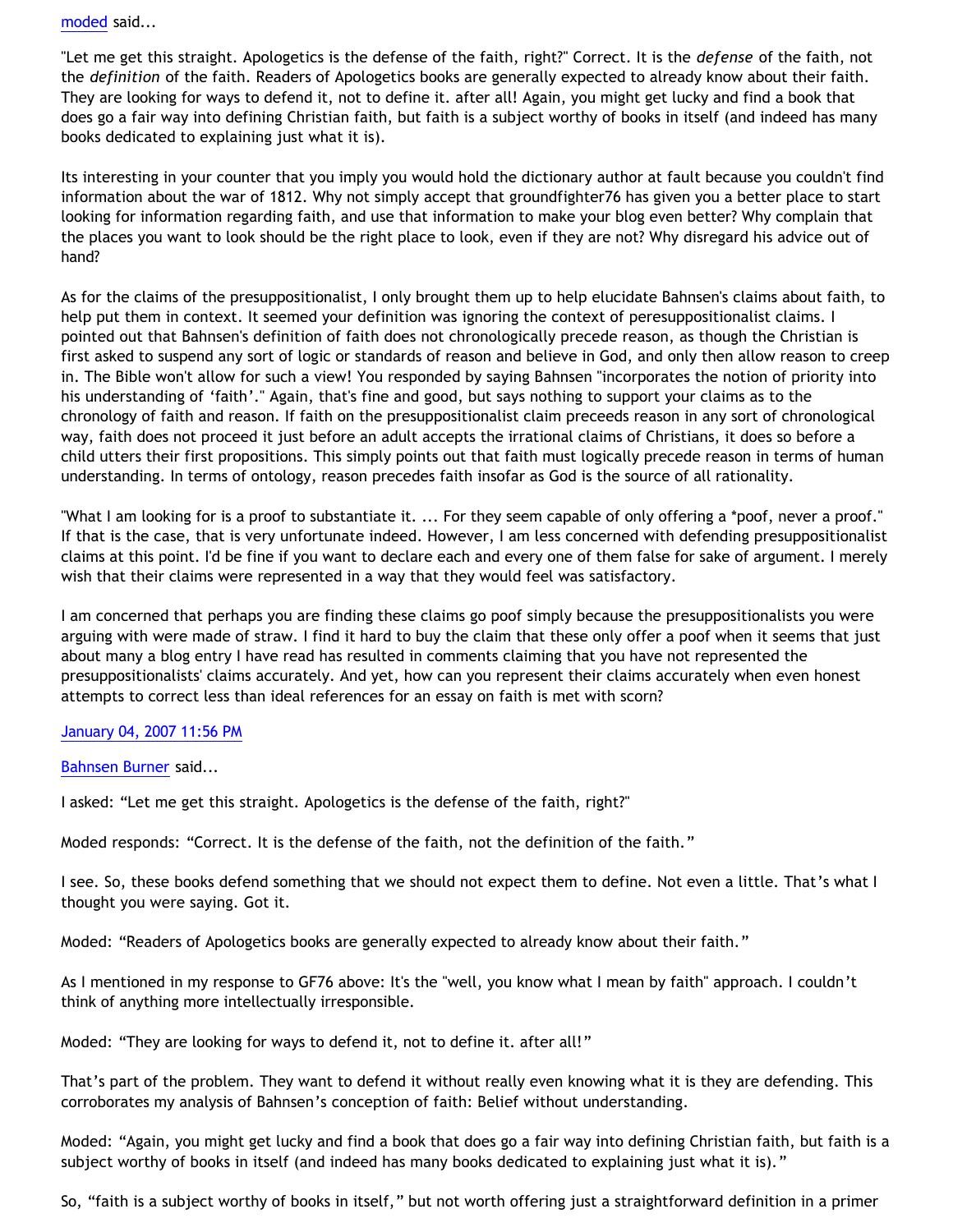intended for instruction in "the defense of the faith." Got it.

Moded: "Its interesting in your counter that you imply you would hold the dictionary author at fault because you couldn't find information about the war of 1812."

If this is what you think I implied, you misinterpreted my statement. I repeated your statement to about dictionaries and their inappropriateness as a source of information on the War of 1812 in the form of a question in order to emphasize the irony of your suggestion, for I do not accept that consulting a source intended to instruct readers on how to "defend the faith" for a definition of 'faith' is analogous to expecting a dictionary to give me a blow-by-blow of the War of 1812. This is absurd.

Moded: "Why not simply accept that groundfighter76 has given you a better place to start looking for information regarding faith, and use that information to make your blog even better?"

As I mentioned to GF76 (see my point 10 above), I have no objection to consulting the sources he mentioned. But my purpose was to review Bahnsen's own conception of faith, since I'm examining his "defense of the faith." Bahnsen put out a 764-page book (*Van Til's Apologetic: Readings & Analysis*), including an index which has an entry "faith, definition," but which does not offer a definition of 'faith' (the very thing the heavy volume is intended to defend, mind you) when you get to the page listed in the index.

Moded: "Why complain that the places you want to look should be the right place to look, even if they are not?"

"Complain"? If anything, I'm enjoying this. I find it highly entertaining when Christians rush to defend such omissions as if they were to be expected. You're helping to make my case for me.

Moded: "Why disregard his advice out of hand?"

I have not dismissed GF76's advice, and have nowhere implied that I refuse to consult other sources. I simply note that his advice does not overcome what I consider a major oversight on Bahnsen's part. But now I'm learning that believers themselves actually consider such oversights to be deliberate. This confirms the appropriateness of the first subtitle of my blog: "A Deliberate Ambiguity." Now I know I'm not imagining when apologetics books seem to come with an unstated tagline "don't expect to be enlightened while reading this publication."

Moded: "As for the claims of the presuppositionalist, I only brought them up to help elucidate Bahnsen's claims about faith, to help put them in context."

And you felt the need to do this... because Bahnsen's own effort to do this was insufficient?

Moded: "It seemed your definition was ignoring the context of peresuppositionalist claims."

Specifically, my definition of what "was ignoring the context of peresuppositionalist [sic] claims"?

Moded: "I pointed out that Bahnsen's definition of faith does not chronologically precede reason, as though the Christian is first asked to suspend any sort of logic or standards of reason and believe in God, and only then allow reason to creep in."

Which definition would that be? I don't know that I even found "Bahnsen's definition of faith" in any of his books. Do you mean his equation of faith with belief on p. 202n.1 of *Always Ready*? As for the \*role\* which he ascribes to faith, Bahnsen does not make it clear that faith is supposed to "chronologically precede reason." What he does say (p. 88) is "faith precedes knowledgeable understanding." But putting this together with the issue you're speaking of, it seems that he would be saying that faith precedes reason if reason involves "knowledgeable understanding." Perhaps it is your view that reason does not involve "knowledgeable understanding." What a mess. I'm glad these aren't my problems.

Moded: "The Bible won't allow for such a view!"

I would like to see your defense of this claim. From my reading, the bible is so uninformative and imprecise on these matters that it could allow for a whole host of views. And that is what characterizes Christianity today: thousands of denominations, sects and subcults all claiming the divine authority of the bible. But look at the unending streams of internal disputes and internecine conflict that has splintered Christianity from its inception. It strains the mind even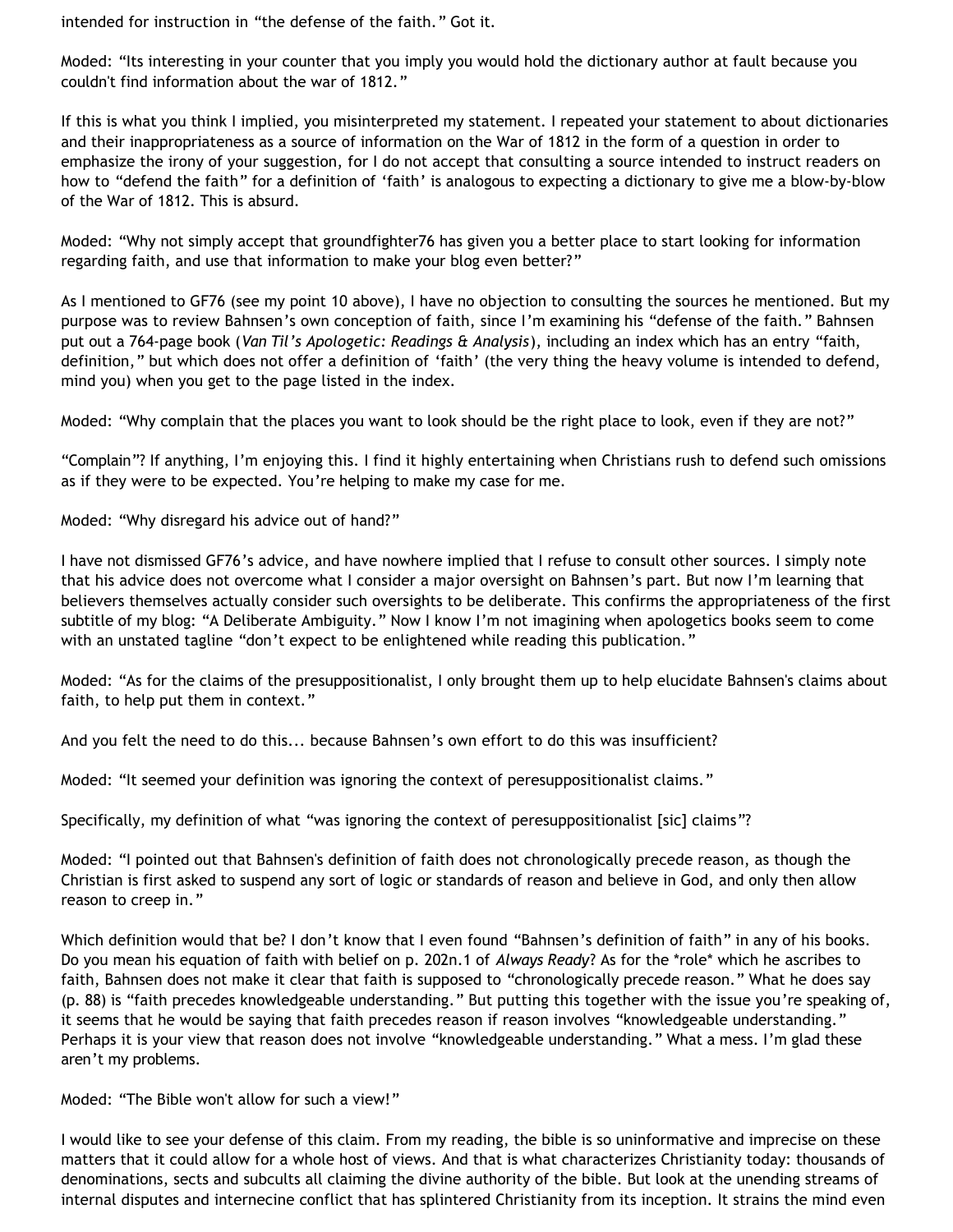to contemplate it. But here you come along and say that the bible will not allow for one out of any number of spins. Okay.

Moded: "You responded by saying Bahnsen 'incorporates the notion of priority into his understanding of 'faith'.' Again, that's fine and good, but says nothing to support your claims as to the chronology of faith and reason."

What specifically did I claim "as to the chronology of faith and reason"? I'm simply trying to see how well Bahnsen's claims (including his claim that "faith precedes knowledgeable understanding") integrate. I nowhere stated that he means "chronologically precedes." If anything, this suggests that he thinks his faith \*logically\* precedes (i.e., is "the precondition of a proper understanding") the "knowledgeable understanding" he thinks he has. His "understanding" is so "knowledgeable" that he does not even need to supply a definition of faith in a book intended to instruct believers on how to defend something he doesn't bother defining. Amazing!

Moded: "If faith on the presuppositionalist claim preceeds reason in any sort of chronological way, faith does not proceed it just before an adult accepts the irrational claims of Christians, it does so before a child utters their first propositions."

Since I do not recall Bahnsen making any statement about when faith is accepted in regard to the development of a child's linguistic abilities, I can only take your suggestion here with a grain of salt insofar as it is intended to describe Bahnsen's position.

Moded: "This simply points out that faith must logically precede reason in terms of human understanding."

And as I stated just above, that is what I thought Bahnsen was suggesting, that "faith must logically precede reason in terms of human understanding." This only underscores my analysis: faith is belief without understanding (since the "understanding" must come logically [as opposed to "chronologically"] after faith). You have just confirmed my interpretation.

Moded: "In terms of ontology, reason precedes faith insofar as God is the source of all rationality."

Which just makes me wonder (again!) what Christians could possibly mean by 'rationality'. I do not find this word in any of my bibles, so it seems to have been inserted into the discussion by apologists at some point, and from what I can tell, without a very good understanding of what rationality is. Human beings need rationality to guide them in \*discovering\* knowledge of the world (which presupposes non-omniscience and non-infallibility) and in determining the proper actions they must take in order to live (which presupposes a fundamental alternative that biological organisms have and indestructible, immortal and eternal invisible magic beings do not have). I could not think of anything more opposite to rationality than the imaginary being Christians call "God."

I wrote: "What I am looking for is a proof to substantiate it. ... For they seem capable of only offering a \*poof, never a proof."

Moded: "If that is the case, that is very unfortunate indeed."

I agree – it is most unfortunate for them. But this is the conclusion I drew after reviewing Bahnsen's opening statement – the statement for which he would be most prepared to present – in his often-celebrated debate with Gordon Stein. I found no proof in Bahnsen's opening statement. But, I did find a \*poof\*.

Moded: "However, I am less concerned with defending presuppositionalist claims at this point."

Wise move.

Moded: "I'd be fine if you want to declare each and every one of them false for sake of argument. I merely wish that their claims were represented in a way that they would feel was satisfactory."

Well, I'm not in the business of appeasing the religionists' feelings, if that is what you mean. I examine what I read in the presuppositionalist literature and post my reactions on my blog. So far, I still see no substantive challenge to what I've presented in my analysis of Bahnsen's statements about faith that I culled from his own books.

Moded: "I am concerned that perhaps you are finding these claims go poof simply because the presuppositionalists you were arguing with were made of straw. I find it hard to buy the claim that these only offer a poof when it seems